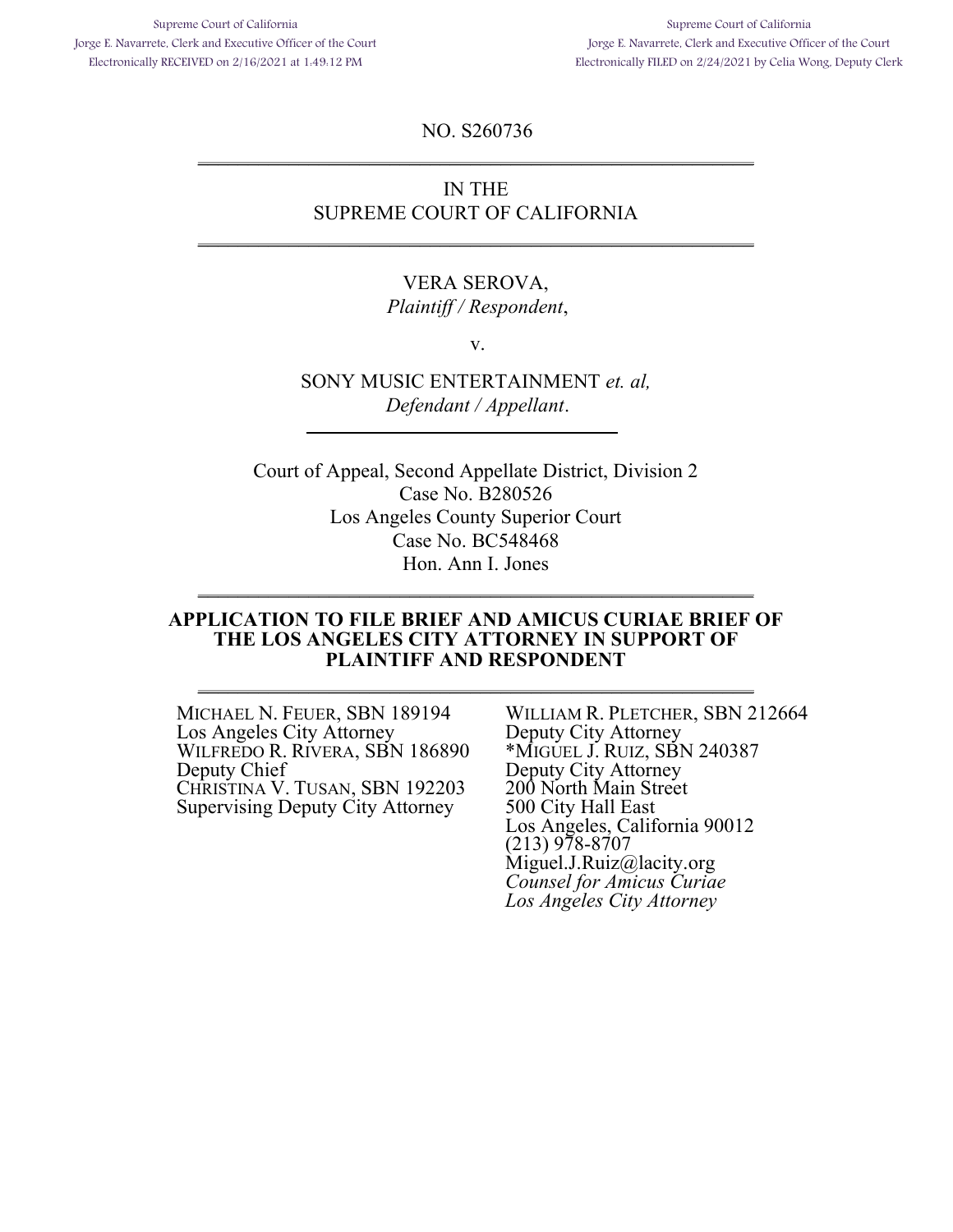#### APPLICATION TO FILE BRIEF AS AMICI CURIAE

Pursuant to California Rules of Court, rule 8.520(f), the Los Angeles City Attorney respectfully requests permission to file the attached brief as amicus curiae in support of Respondent Vera Serova and to join in the arguments made by the California Attorney General in his own amicus brief.

This application is timely made within the extension granted by the Court on December 22, 2020. No party or counsel for any party in the pending appeal authored the proposed amicus brief in whole or in part, or made a monetary contribution intended to fund the preparation or submission of the brief, and no other person or entity made a monetary contribution intended to fund the preparation or submission of the brief, other than the *amicus curiae*, its members, or its counsel in the pending appeal.

### I. INTEREST OF AMICUS CURIAE

Amicus curiae Los Angeles City Attorney Michael N. Feuer enforces California's Unfair Competition Law and False Advertising Law on behalf of the four million residents of Los Angeles and the People of the State of California. The Los Angeles City Attorney litigates these cases throughout California and across the United States on behalf of consumers. He presents this amicus brief to affirm the previously well-settled nationwide distinctions between regulation of commercial and

1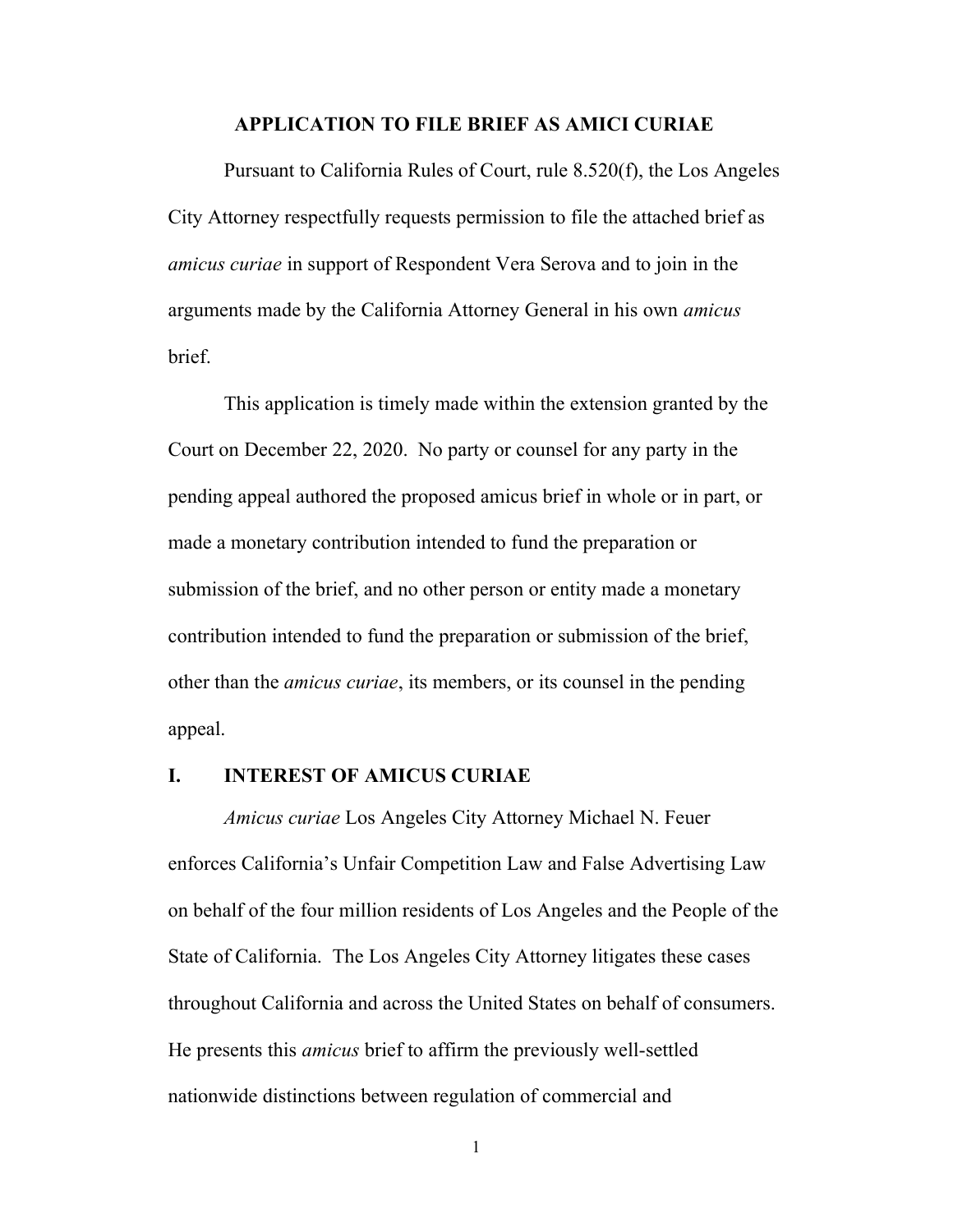noncommercial speech under the First Amendment of the United States Constitution, particularly as this distinction impacts the effective enforcement of California's Unfair Competition Law and False Advertising Law.

### II. NEED FOR FURTHER BRIEFING

The proposed *amicus curiae* proposes that further briefing will be helpful to explore matters not fully addressed by the parties' briefs, particularly the widespread scope of application of traditional First Amendment commercial speech doctrine and its relevance to California's consumer protection laws, including California's Unfair Competition Law and False Advertising Law. With his experience and responsibility to enforce California's Unfair Competition Law and False Advertising Law, the Los Angeles City Attorney can provide a valuable perspective that may substantially add to the Court's analysis.

The ongoing pandemic highlights the important role that consumer protection laws play not only in fair competition and economic marketplace regulation but also in protecting public health. The marketplace is now rife with new frauds and scams related to falsely advertised, fraudulent, unapproved, and unproven COVID vaccines, testing processes, and cures and treatments. Should this Court affirm the Second Appellate District's significant expansion of noncommercial speech in their Serova opinion, the Los Angeles City Attorney is concerned that his ability to use California's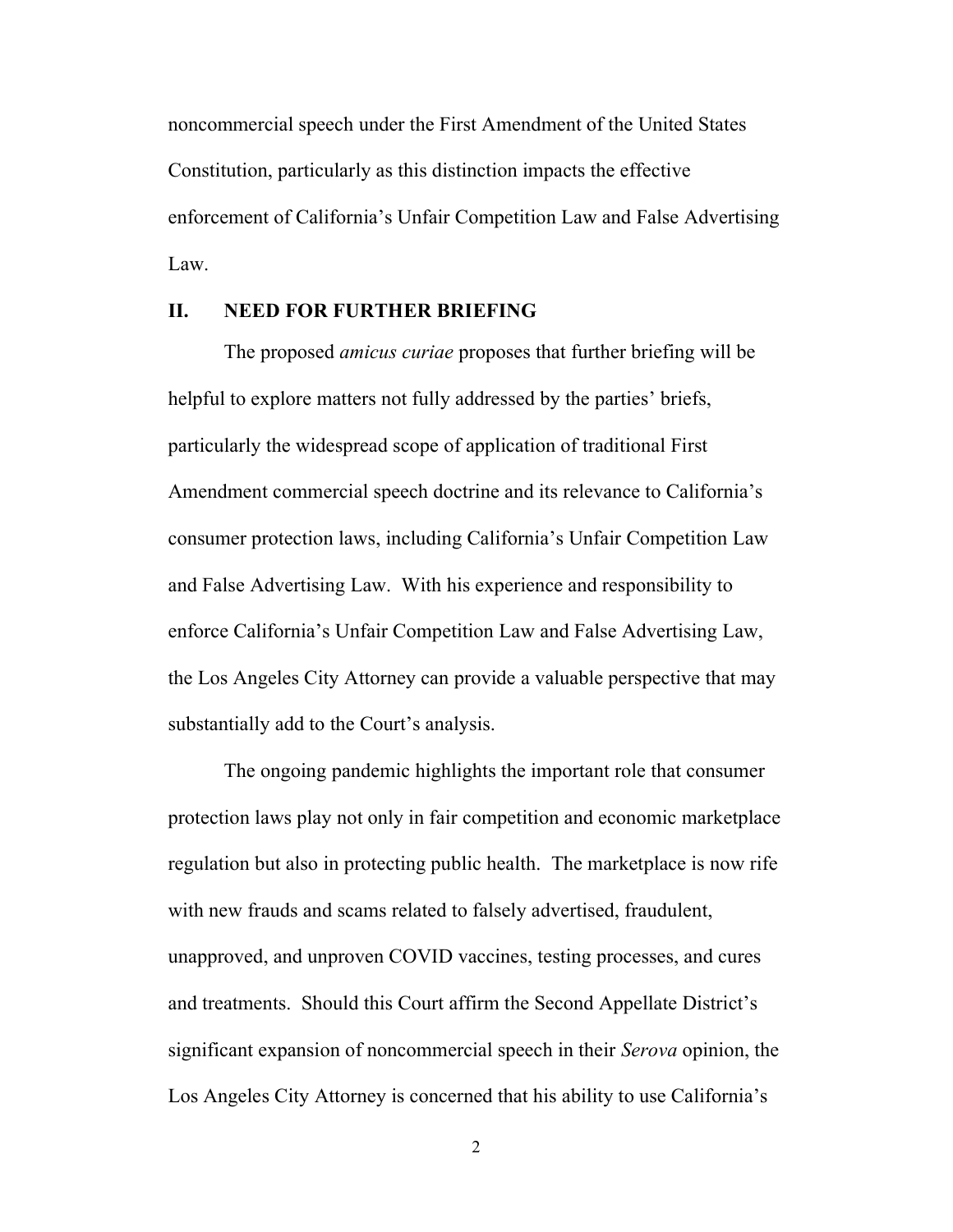consumer protection laws to protect the public from public health frauds will be significantly curtailed, with real dangers for the public health of the residents of Los Angeles and the People of the State of California.

### III. CONCLUSION

For the foregoing reasons, the Los Angeles City Attorney respectfully requests that the Court accept the accompanying brief for filing in this case.

Dated: February 12, 2021 Respectfully submitted,

By: /s/Miguel J. Ruiz Miguel J. Ruiz

MICHAEL N. FEUER, SBN 189194 Los Angeles City Attorney WILFREDO R. RIVERA, SBN 186890 Deputy Chief CHRISTINA V. TUSAN, SBN 192203 Supervising Deputy City Attorney

WILLIAM R. PLETCHER, SBN 212664 Deputy City Attorney \*MIGUEL J. RUIZ, SBN 240387 Deputy City Attorney 200 North Main Street 500 City Hall East Los Angeles, California 90012 (213) 978-8707 Miguel.J.Ruiz@lacity.org Counsel for Amicus Curiae Los Angeles City Attorney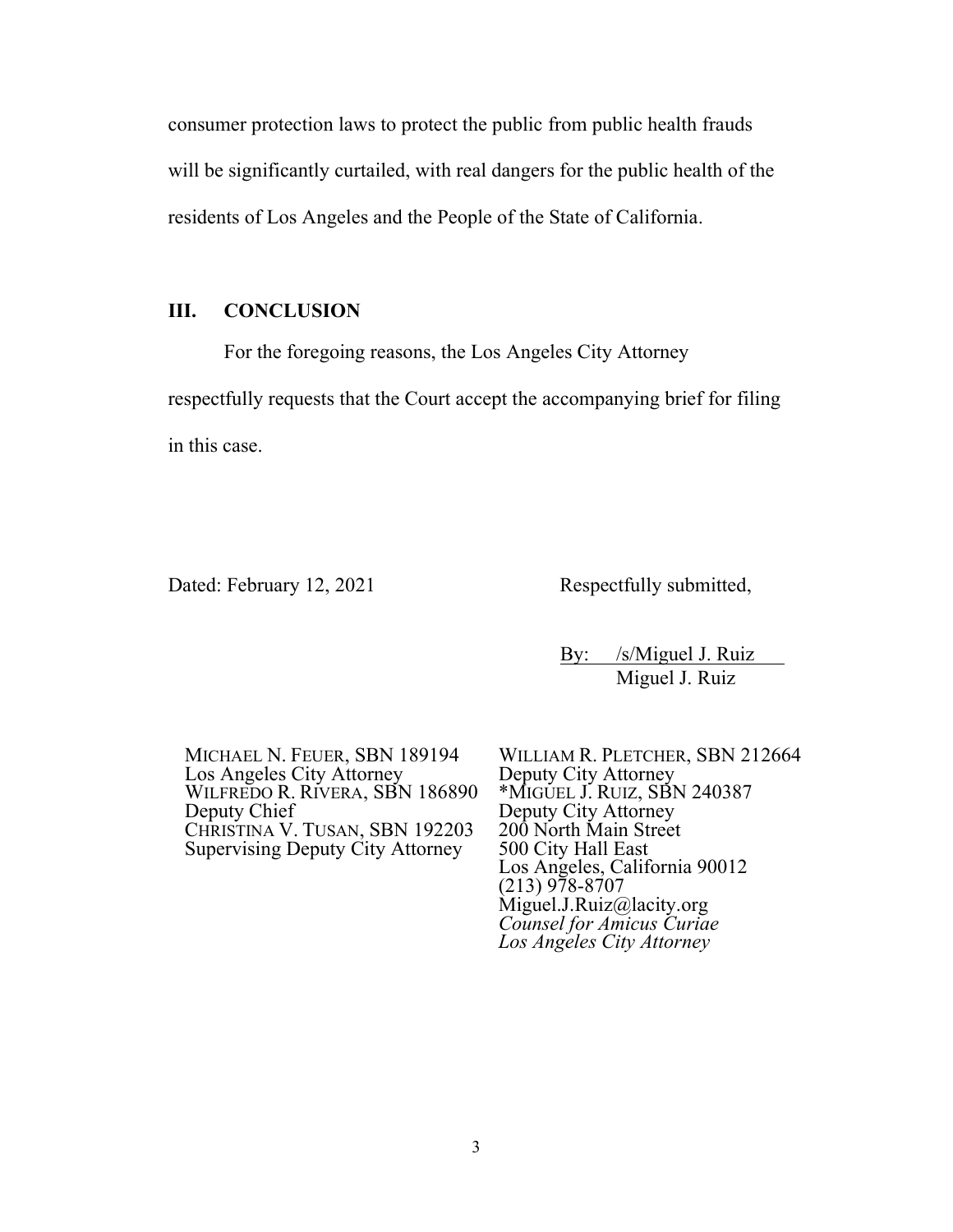## NO. S260736 \_\_\_\_\_\_\_\_\_\_\_\_\_\_\_\_\_\_\_\_\_\_\_\_\_\_\_\_\_\_\_\_\_\_\_\_\_\_\_\_\_\_\_\_\_\_\_\_\_\_\_\_\_\_\_

## IN THE SUPREME COURT OF CALIFORNIA

\_\_\_\_\_\_\_\_\_\_\_\_\_\_\_\_\_\_\_\_\_\_\_\_\_\_\_\_\_\_\_\_\_\_\_\_\_\_\_\_\_\_\_\_\_\_\_\_\_\_\_\_\_\_\_

# VERA SEROVA,

## Plaintiff / Respondent,

v.

SONY MUSIC ENTERTAINMENT et. al, Defendant / Appellant.

Court of Appeal, Second Appellate District, Case No. B280526 Los Angeles County Superior Court Case No. BC548468 Hon. Ann I. Jones

### AMICUS CURIAE BRIEF OF THE LOS ANGELES CITY ATTORNEY IN SUPPORT OF PLAINTIFF AND RESPONDENT

\_\_\_\_\_\_\_\_\_\_\_\_\_\_\_\_\_\_\_\_\_\_\_\_\_\_\_\_\_\_\_\_\_\_\_\_\_\_\_\_\_\_\_\_\_\_\_\_\_\_\_\_\_\_\_

\_\_\_\_\_\_\_\_\_\_\_\_\_\_\_\_\_\_\_\_\_\_\_\_\_\_\_\_\_\_\_\_\_\_\_\_\_\_\_\_\_\_\_\_\_\_\_\_\_\_\_\_\_\_\_

| Michael N. Feuer, SBN 189194            | WILLIAM R. PLETCHER, SBN 212664 |
|-----------------------------------------|---------------------------------|
| Los Angeles City Attorney               | Deputy City Attorney            |
| WILFREDO R. RIVERA, SBN 186890          | *MIGUEL J. RUIZ, SBN 240387     |
| Deputy Chief                            | Deputy City Attorney            |
| CHRISTINA V. TUSAN, SBN 192203          | 200 North Main Street           |
| <b>Supervising Deputy City Attorney</b> | 500 City Hall East              |
|                                         | Los Angeles, California 90012   |
|                                         | $(213)$ 978-8707                |
|                                         | Miguel.J.Ruiz@lacity.org        |
|                                         | Counsel for Amicus Curiae       |
|                                         | Los Angeles City Attorney       |
|                                         |                                 |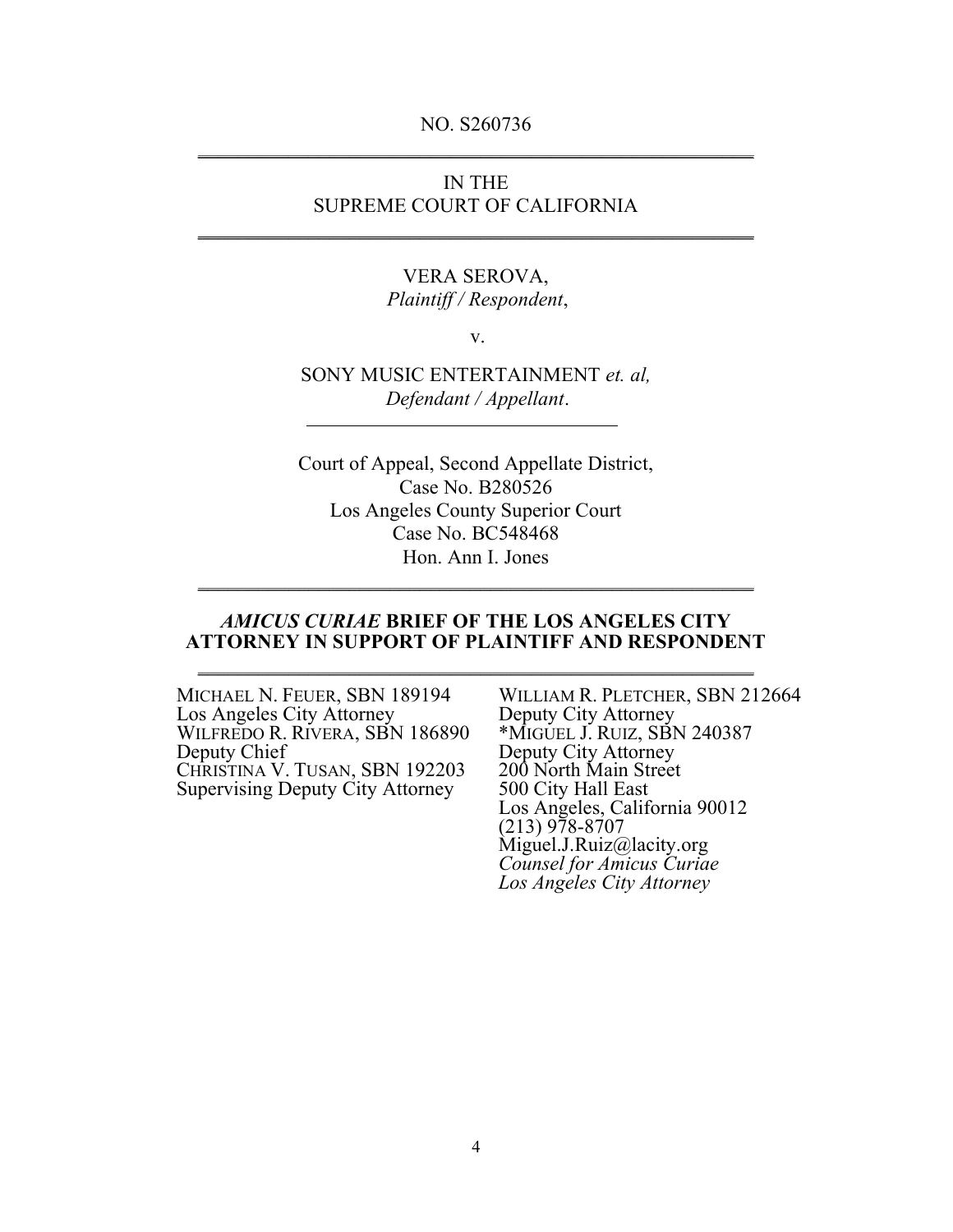## CORPORATE DISCLOSURE STATEMENT

Amicus curiae Michael N. Feuer, the Los Angeles City Attorney, has no parent corporation, issues no stock, and therefore no publiclyheld corporation owns 10% or more of any such stock.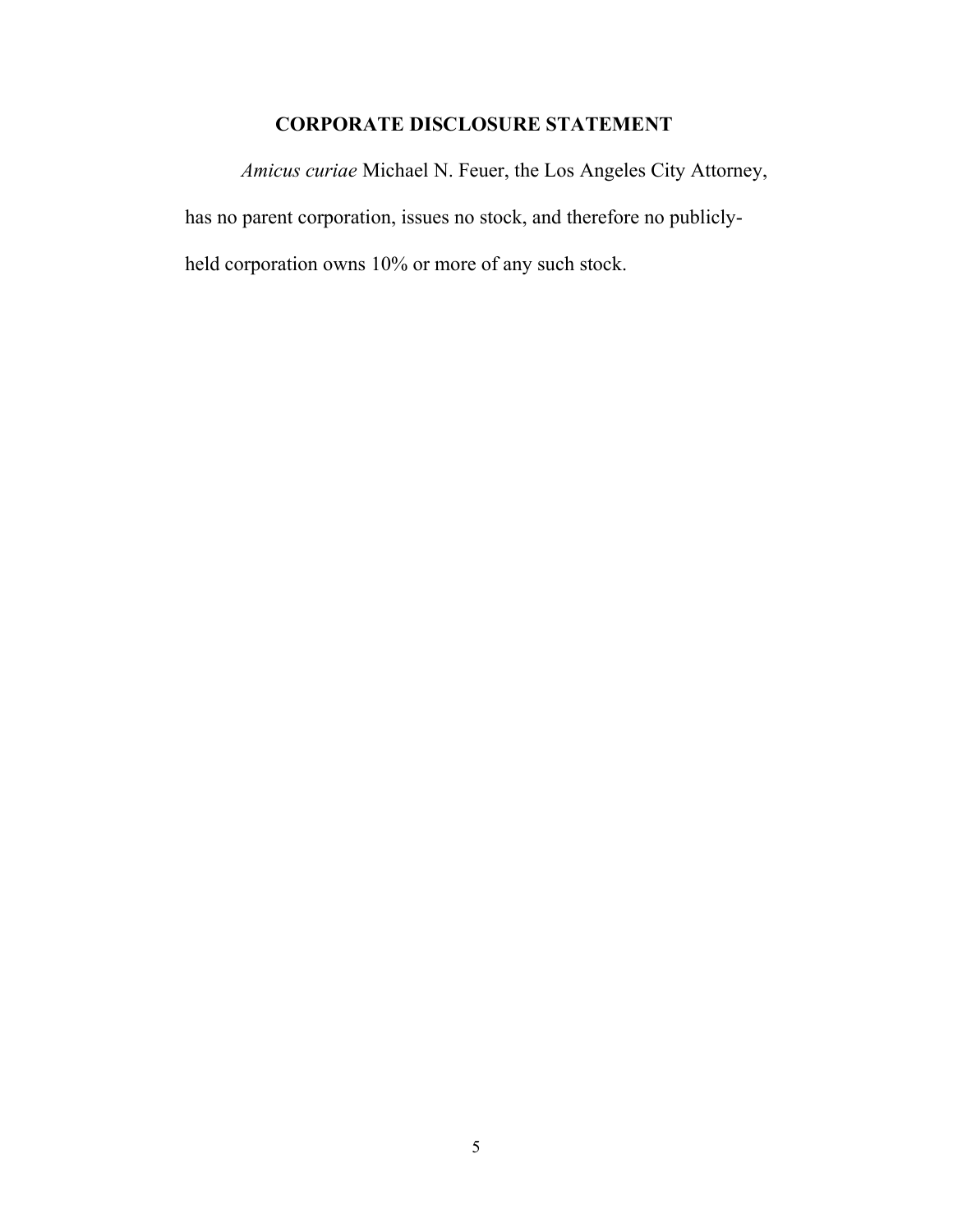# TABLE OF CONTENTS

| L.      | ECONOMICALLY MOTIVATED SPEECH IS COMMERCIAL                                                                                                       |
|---------|---------------------------------------------------------------------------------------------------------------------------------------------------|
| $\prod$ | <b>RECENT APPLICATIONS OF CONSUMER PROTECTION LAWS CONFIRM</b><br>THE IMPORTANCE OF THE CORE DISTINCTIONS BETWEEN<br>COMMERCIAL AND NONCOMMERCIAL |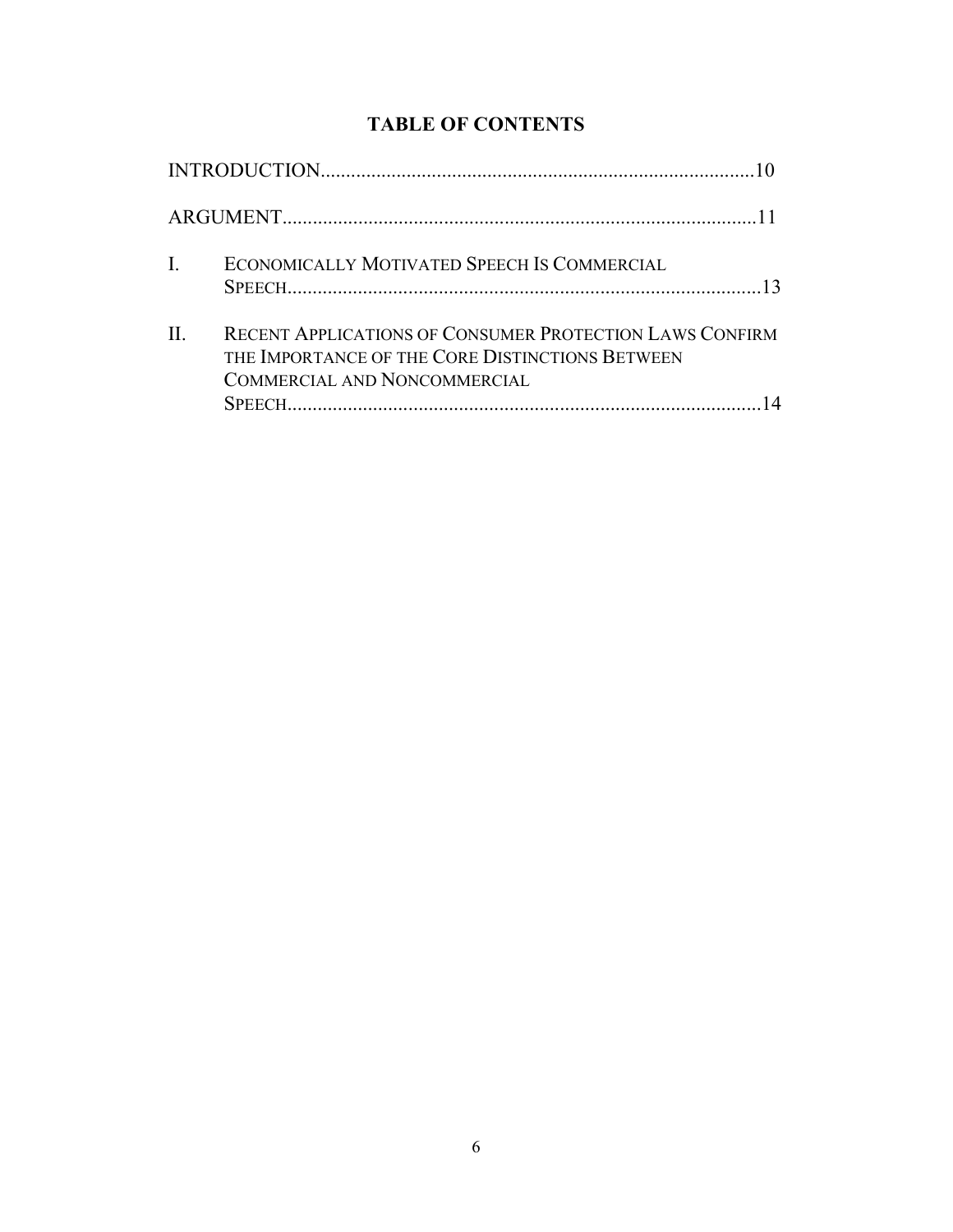# TABLE OF AUTHORITIES

## **Cases**

| American Philatelic Soc. v. Claibourne (1935) 3 Cal.2d 68914                                                                        |
|-------------------------------------------------------------------------------------------------------------------------------------|
| Bureau of Consumer Financial Protection et al. v. Consumer Advocacy<br>Center Inc. et al, Case No. SACV 19-1998-MWF (KSx) (C.D.Cal, |
| Cel-Tech Communications, Inc. v. Los Angeles Cellular Telephone Co.                                                                 |
|                                                                                                                                     |
| People v. Applied BioScience Corp., Case No. 20STCV16600 (LA Sup. Ct.                                                               |
| People v. KNature Co., Inc., Case No. 20STCV18300 (LA Sup. Ct. May                                                                  |
| People v. Rainbow Light Nutritional Systems, LLC, Case No.                                                                          |
| People v. RootMD, Inc., Case No. 20STCV15190 (LA Sup. Ct. Apr. 21,                                                                  |
| People v. Wellness Matrix Group, Inc., Case No. 20STCV19955 (LA Sup.                                                                |
| People v. Yikon Genomics, et al., Case No. 20STCV13169 (LA Sup. Ct.                                                                 |
| Serova v. Sony Music Entertainment (2020) 44 Cal.App.5th 103  13, 17                                                                |
| State Farm Fire & Casualty Co. v. Superior Court (1996) 45 Cal.App.4th                                                              |
| <b>Statutes</b>                                                                                                                     |
|                                                                                                                                     |
|                                                                                                                                     |

Cal. Bus. & Prof. Code § 17508 ...................................................... 20, 21, 22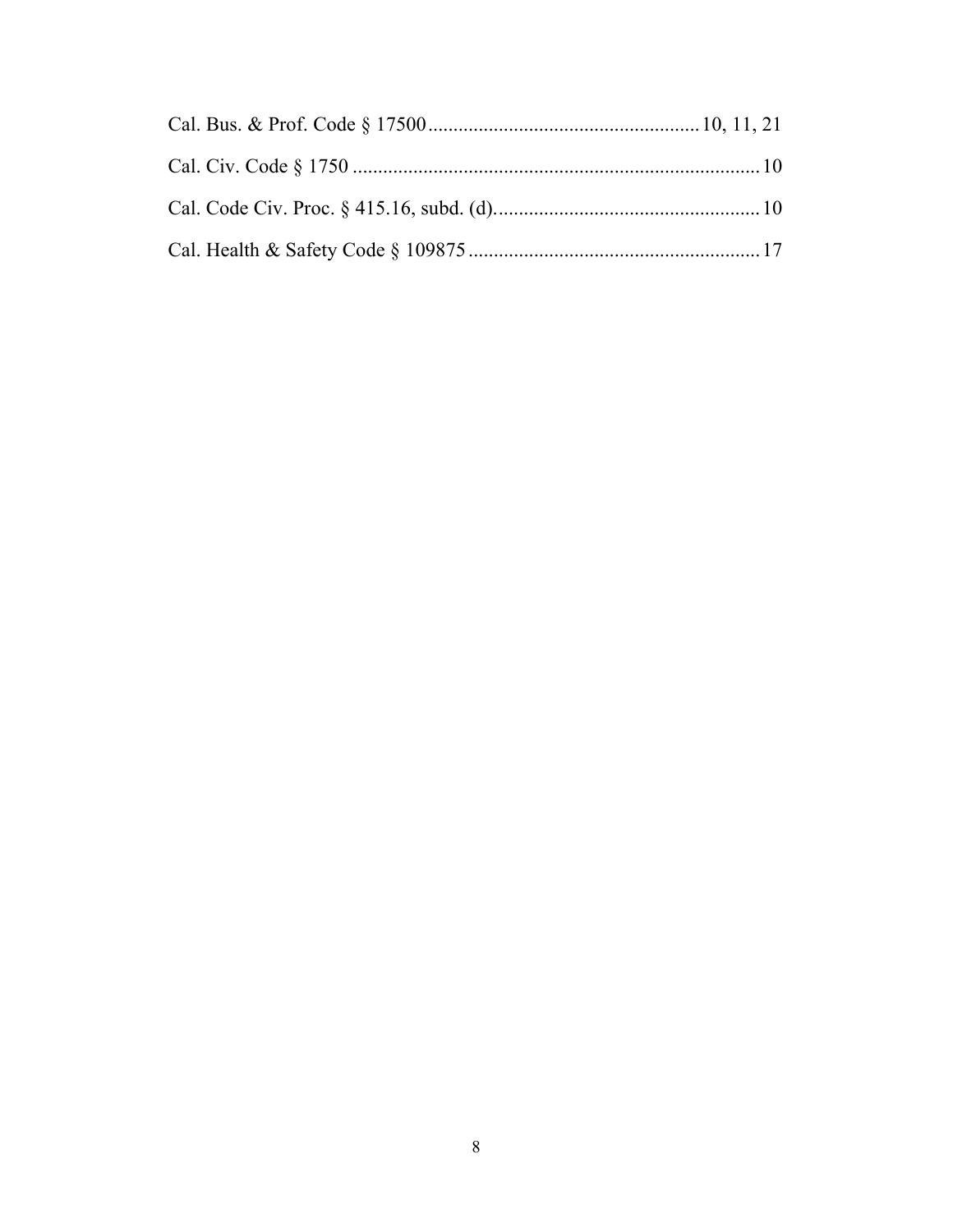### INTEREST OF AMICUS CURIAE<sup>1</sup>

Amicus curiae Los Angeles City Attorney Michael N. Feuer enforces consumer protection laws on behalf of Los Angeles's four million residents and the People of the State of California. The Los Angeles City Attorney prosecutes these cases in courts throughout the State of California and across the United States on behalf of these consumers.

He appears in this appeal to emphasize the importance of the wellsettled commercial speech doctrine under the First Amendment of the United States Constitution as it impacts California's Unfair Competition Law and False Advertising Law. For any defendant who disclaims personal knowledge of a factual matter regarding a matter of public controversy or concern, Serova provides a potential safe harbor in a "guise of opinion" defense for false advertising statements that purport to be factual; it creates an incentive to avoid learning facts, and then simply stating the facts the speaker wishes were true as a noncommercial speech "opinion." It is hard to see how modern consumer protection laws, which have largely set aside common law scienter requirements, could ever prevail if false statements could simply be recast as protected "opinion" speech under the First Amendment, however demonstrably false.

<sup>&</sup>lt;sup>1</sup> This brief was not authored in whole or in part by counsel for a party. No person or entity other than amicus curiae or its counsel made a monetary contribution to the preparation or submission of this brief.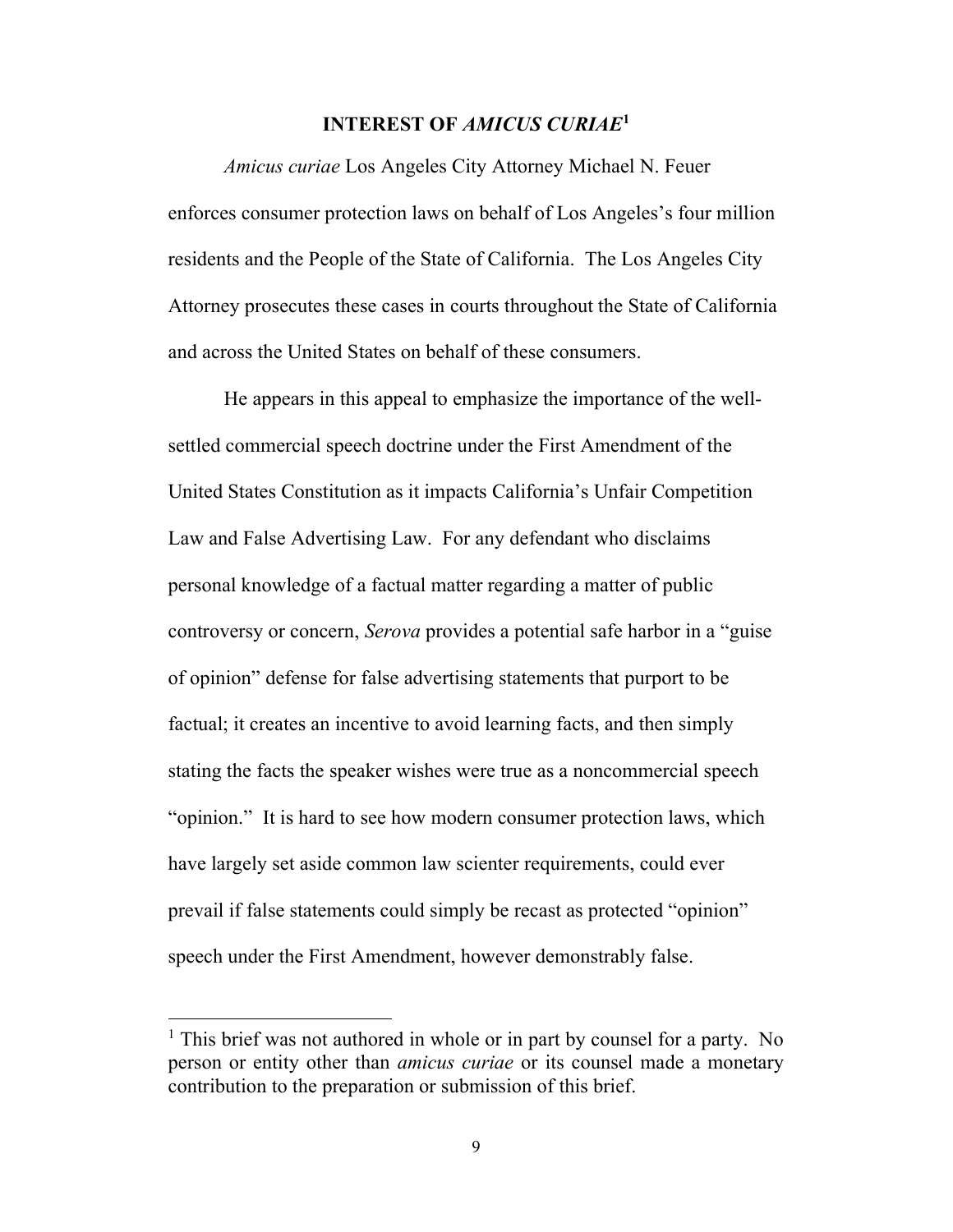#### INTRODUCTION

 The Los Angeles City Attorney submits this amicus brief to address the second issue<sup>2</sup> presented in this appeal: "For purposes of liability under the Unfair Competition Law (Bus. & Prof. Code, § 17200 et seq.) and the Consumers Legal Remedies Act (Civ. Code, § 1750 et seq.)," do "representations a seller made about a creative product on the product packaging and in advertisements" "constitute commercial speech, and does it matter if the seller lacked personal knowledge that the representations were false? (See Kasky v. Nike, Inc. (2002) 27 Cal.4th 939.)" (OBM 6.)

 This is an important issue to the Los Angeles City Attorney. One of his key missions is to protect the residents of Los Angeles and to ensure that consumers receive true and accurate information in the marketplace through successful and effective prosecution of consumer fraud using the California Unfair Competition Law, codified at Business and Professions Code, section 17200 ("Unfair Competition Law" or "UCL") and the False Advertising Law, codified at Business and Professions Code, section 17500 ("False Advertising Law" or "FAL"). These consumer protection laws generally require businesses and advertisers to avoid false statements, either as a matter of strict liability<sup>3</sup> or under "know or should have known"

 $2$  Like the Attorney General, the Los Angeles City Attorney does not address the anti-SLAPP issue because it is inapplicable to public prosecutions. (Code Civ. Proc. § 415.16, subd. (d).)

 $3$  See Bus. & Prof. Code § 17200; see also State Farm Fire & Casualty Co.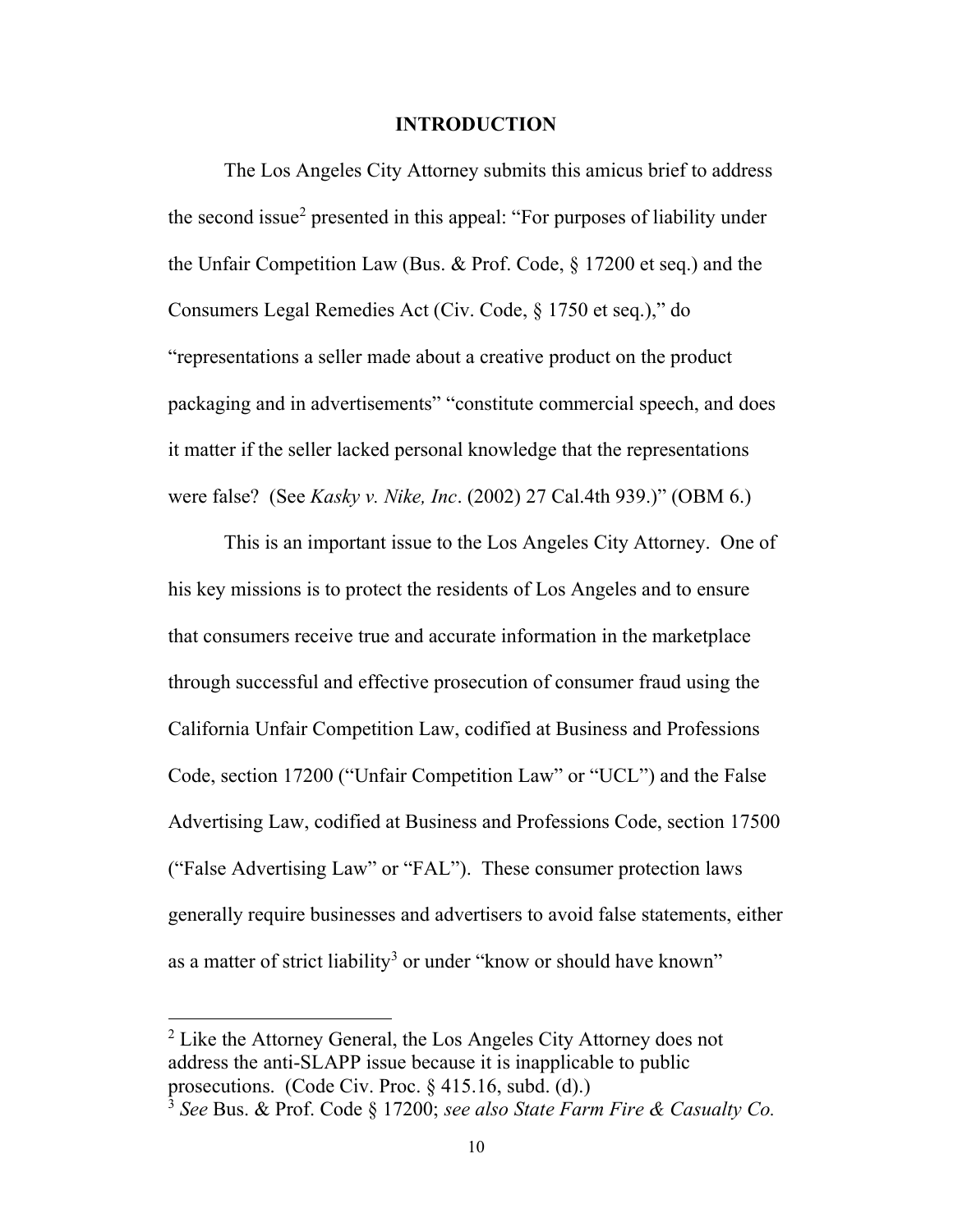negligence standards.<sup>4</sup> Thus, the correct application of commercial speech doctrine in the context of consumer protection prosecutions not only helps make marketplaces more fair and with less risk of fraud for consumers and business competitors, but in the ongoing context of the COVID pandemic, commercial speech in the marketplace is also speech that goes directly to questions of public health—to matters which can be the difference between health and illness, and especially for more vulnerable populations, life and death. Consumers must have the most accurate and truthful possible information available concerning anti-COVID measures such as vaccines, treatments, protective equipment, and disinfectants, in order to protect themselves, their families, their livelihoods, and their communities.

### ARGUMENT

The Los Angeles City Attorney hereby joins the arguments

presented in the Attorney General's well-reasoned amicus curiae brief.

As a brief further argument, the Los Angeles City Attorney would emphasize the importance of stability and predictability in the application of the distinctions between "commercial" and "noncommercial" speech under well-settled First Amendment commercial speech doctrine. These

v. Superior Court (1996) 45 Cal.App.4th 1093, 1102 ("The statute imposes strict liability. It is not necessary to show that the defendant intended to injure anyone.").

 $4$  See Bus. & Prof. Code § 17500 ("which is untrue or misleading, and which is known, or which by the exercise of reasonable care should be known, to be untrue or misleading").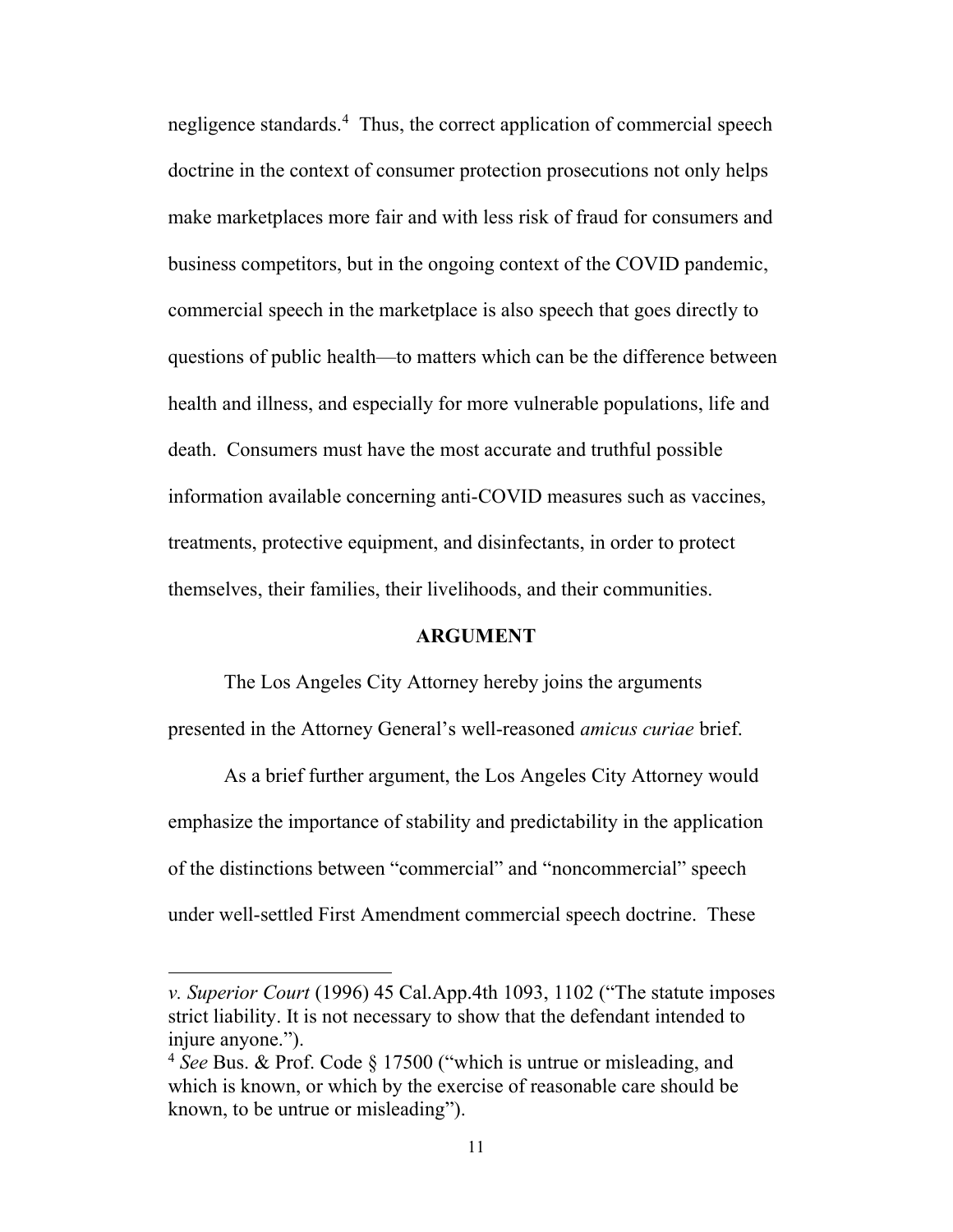distinctions are consistently applied nationwide, by federal, state, and local prosecutors, to enforce false advertising laws, mini-FTC Acts, and other consumer protection laws.

Truthful and accurate advertising and marketing requirements and disclosures are a pillar of modern consumer protection laws; if a seller must tell the truth at the outset, then they are less likely to dupe the unwary buyer. But if advertisers and sellers now gain the ability, under the current Serova opinion, to offer a defense that an otherwise demonstrably false factual statement, that for some reason is "unknown" to the advertiser, can become a matter of "opinion," then many modern consumer protection prosecutions will be cut short. This brief will focus on recent, real world applications of the commercial speech distinction and offer a few key examples of the importance of effective consumer protection laws as a matter of public policy, especially given the current ongoing pandemic.

Given the scams the Los Angeles City Attorney has prosecuted during the COVID-19 pandemic, such concerns are not hypothetical but could translate into real physical harm to the consumers. For the reasons argued by the Attorney General and as set forth below, this Court should apply its prior precedents and reverse the decision of the Second Appellate District.

12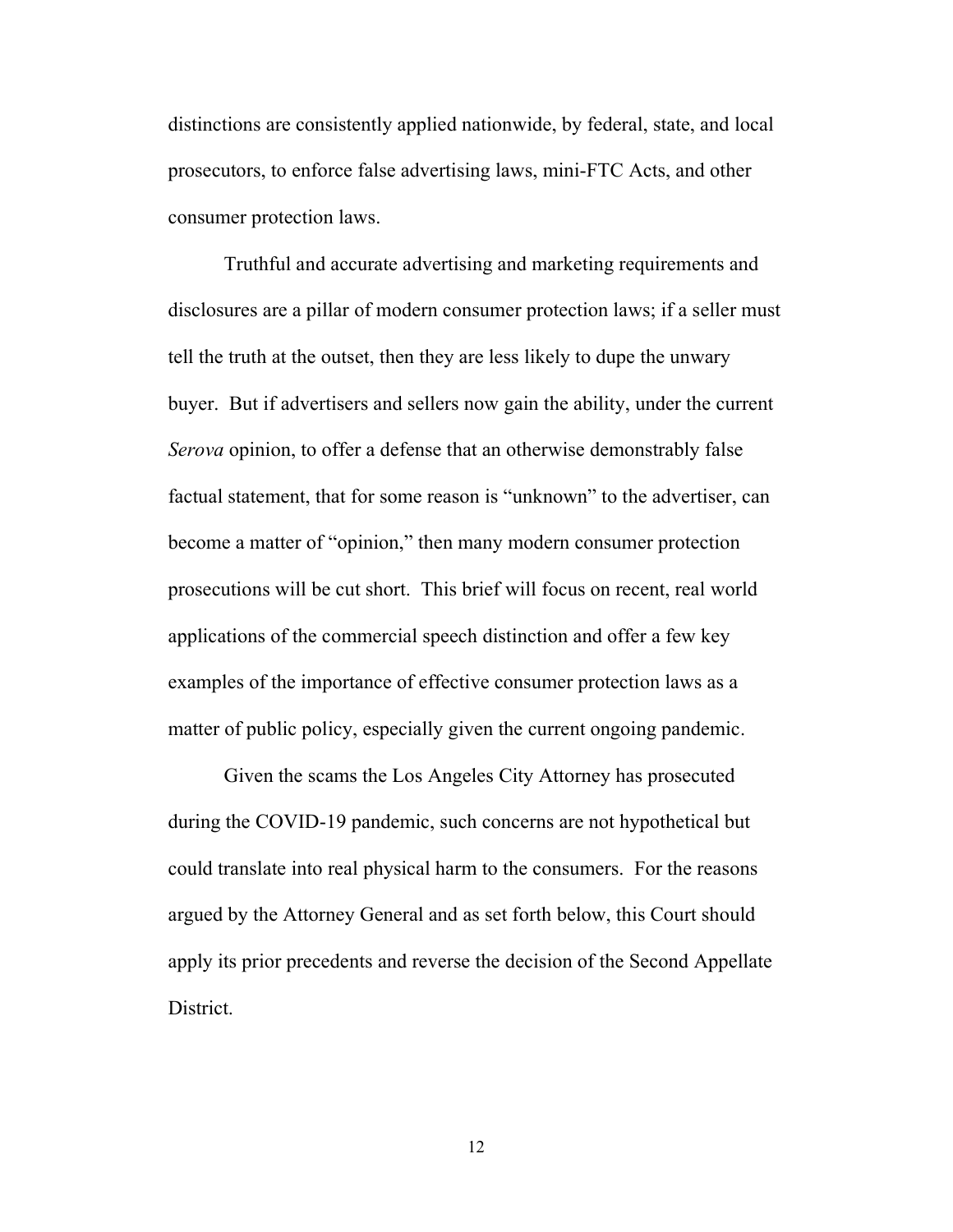#### I. ECONOMICALLY MOTIVATED SPEECH IS COMMERCIAL SPEECH

The appellate court concluded, after conceding that Sony's statements meet Kasky's first two tests for commercial speech, that because the statements "concerned a publicly disputed issue about which [Sony] had no personal knowledge" and "the statements were directly connected to music that itself enjoyed full protection under the First Amendment," the statements were "noncommercial." (Serova v. Sony Music Entertainment (2020) 44 Cal.App.5th 103, 126 (Serova).) Without this determination that the speech was noncommercial and based on the agreement of the parties for purposes of this appeal, Sony's promotion of the album Michael must violate at least California's Unfair Competition Law as a matter of law. As agreed by the parties, Sony marketed *Michael* as "a brand new album from the greatest artist of all time," (POB at p. 12) with "9 previously unreleased vocal tracks performed by Michael Jackson"<sup>5</sup> (POB at p. 14). But for purposes of this appeal, three of the nine songs were not sung by Michael Jackson (and Sony has made advertising statements that were literally untrue or misleading and has therefore violated California's consumer protection laws.<sup>6</sup>

 $<sup>5</sup>$  The tenth track on the album was previously released in 2004. (POB at p.</sup> 12, fn. 1.)

 $^6$  See, *supra*, notes 3 & 4.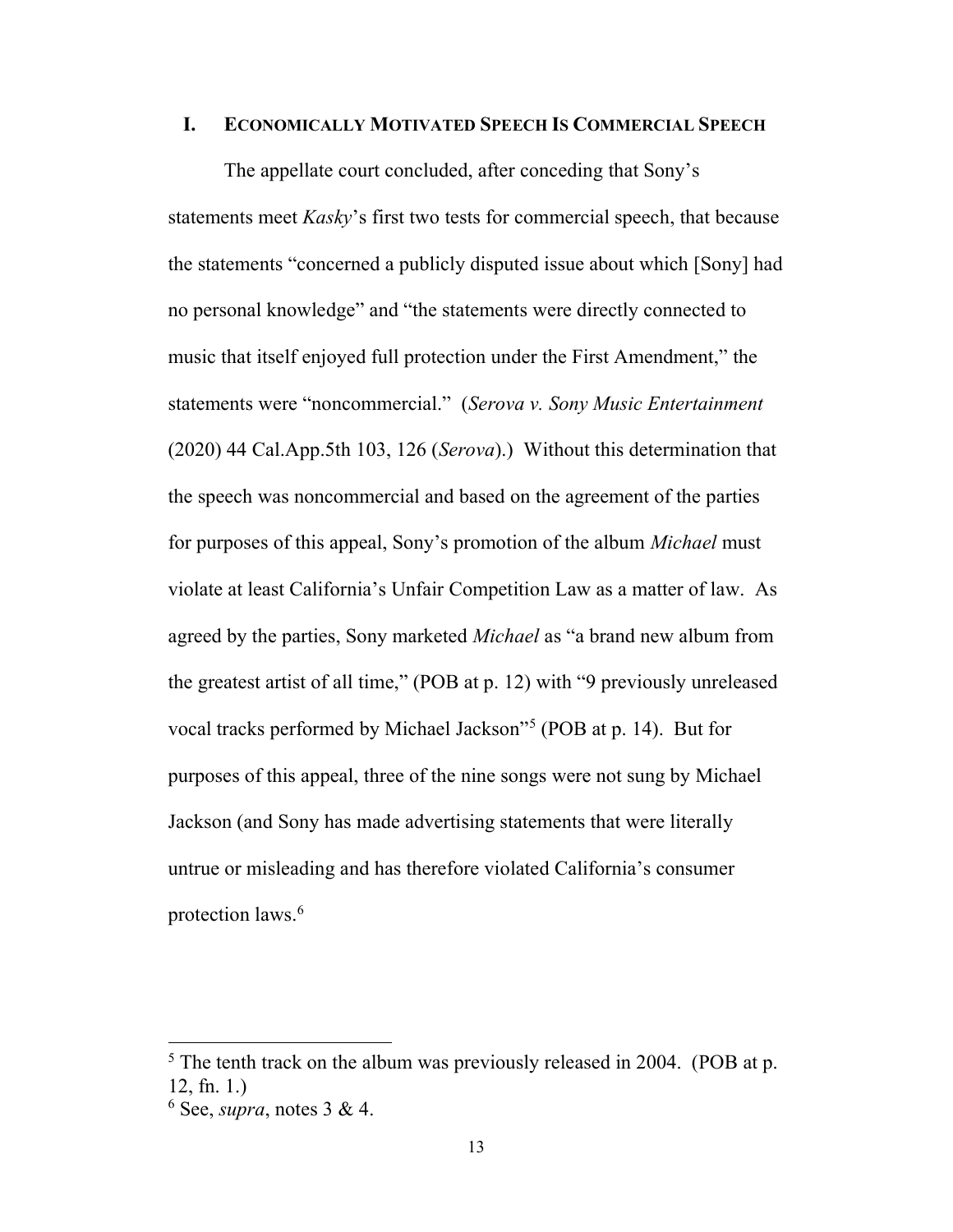The Los Angeles City Attorney adopts all the arguments of the Attorney General as to why Sony's claims concerning the album (including the album cover) are better analyzed as core commercial speech marketing materials and product promotion designed at least in part, to sell albums. (See Brief of Amicus Curiae the Attorney General ("AG Amicus Brief") at pp. 32-63.)

### II. RECENT APPLICATIONS OF CONSUMER PROTECTION LAWS CONFIRM THE IMPORTANCE OF THE CORE DISTINCTIONS BETWEEN COMMERCIAL AND NONCOMMERCIAL SPEECH.

Consumer protection laws in California are intentionally broad, easily extending to cover "artistic" matters such as factual identification of artists on album covers and "scientific" issues such as fake coronavirus cures.<sup>7</sup> Notably, both artistic and scientific issues are routinely subject to public controversies, so the danger, from the perspective of the Los Angeles City Attorney, can easily fall into Serova's formulation that an unverified factual assertion about a matter of public interest is a

 $7$  Cel-Tech Communications, Inc. v. Los Angeles Cellular Telephone Co. (1999) 20 Cal.4th 163, 181, citing American Philatelic Soc. v. Claibourne (1935) 3 Cal.2d 689, 698 ("The unfair competition law has a broader scope for a reason. The Legislature intended by this sweeping language to permit tribunals to enjoin on-going wrongful business conduct in whatever context such activity might occur. Indeed, the section was intentionally framed in its broad, sweeping language, precisely to enable judicial tribunals to deal with the innumerable new schemes which the fertility of man's invention would contrive." (cleaned up)).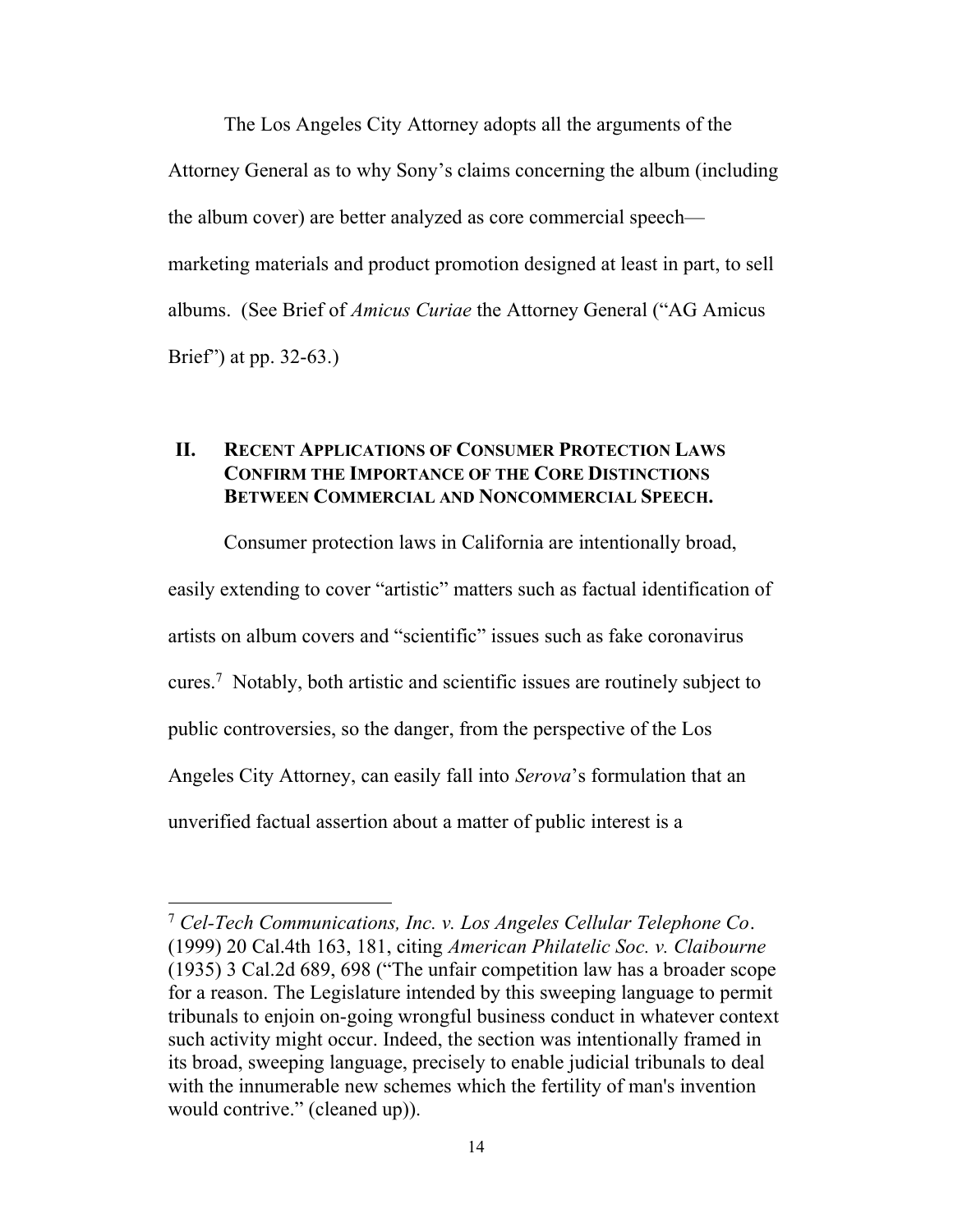noncommercial "opinion" beyond the reach of unfair competition or false advertising laws.

This is not an academic or hypothetical concern. As the most prominent example, consumer confusion regarding the coronavirus pandemic has been a boon for scam artists.<sup>8</sup> The Los Angeles City Attorney has been at the forefront of combatting COVID-19 fraud, securing judgments against distributors of unauthorized or fake at-home COVID-19 test kits,<sup>9</sup> fake COVID-19 disinfectants,<sup>10</sup> miracle COVID-19 cures<sup>11</sup> and prosecuting numerous pandemic price-gouging cases regarding personal protective equipment, such as surgical masks and hand sanitizers. The Los Angeles City Attorney is in active litigation on additional matters, all of which involve alleged COVID-19 frauds and false advertising or false or misleading statement claims.

If producers of these fake COVID-19 test kits, fake disinfectants, and "miracle" cures can rely on Serova as a basis to claim a First

 $8$  See e.g., "We live in a golden age of scams amid coronavirus pandemic" available at https://www.latimes.com/business/story/2021-02-09/columnpandemic-scams (accessed February 11, 2021).

<sup>&</sup>lt;sup>9</sup> See e.g., People v. Yikon Genomics, et al., Case No. 20STCV13169 (LA Sup. Ct. Apr. 3, 2020); People v. RootMD, Inc., Case No. 20STCV15190 (LA Sup. Ct. Apr. 21, 2020); People v. Applied BioScience Corp., Case No. 20STCV16600 (LA Sup. Ct. Apr. 30, 2020).

<sup>&</sup>lt;sup>10</sup> See People v. Wellness Matrix Group, Inc., Case No. 20STCV19955 (LA Sup. Ct. May 26, 2020).

<sup>&</sup>lt;sup>11</sup> See *People v. KNature Co., Inc.*, Case No. 20STCV18300 (LA Sup. Ct. May 13, 2020).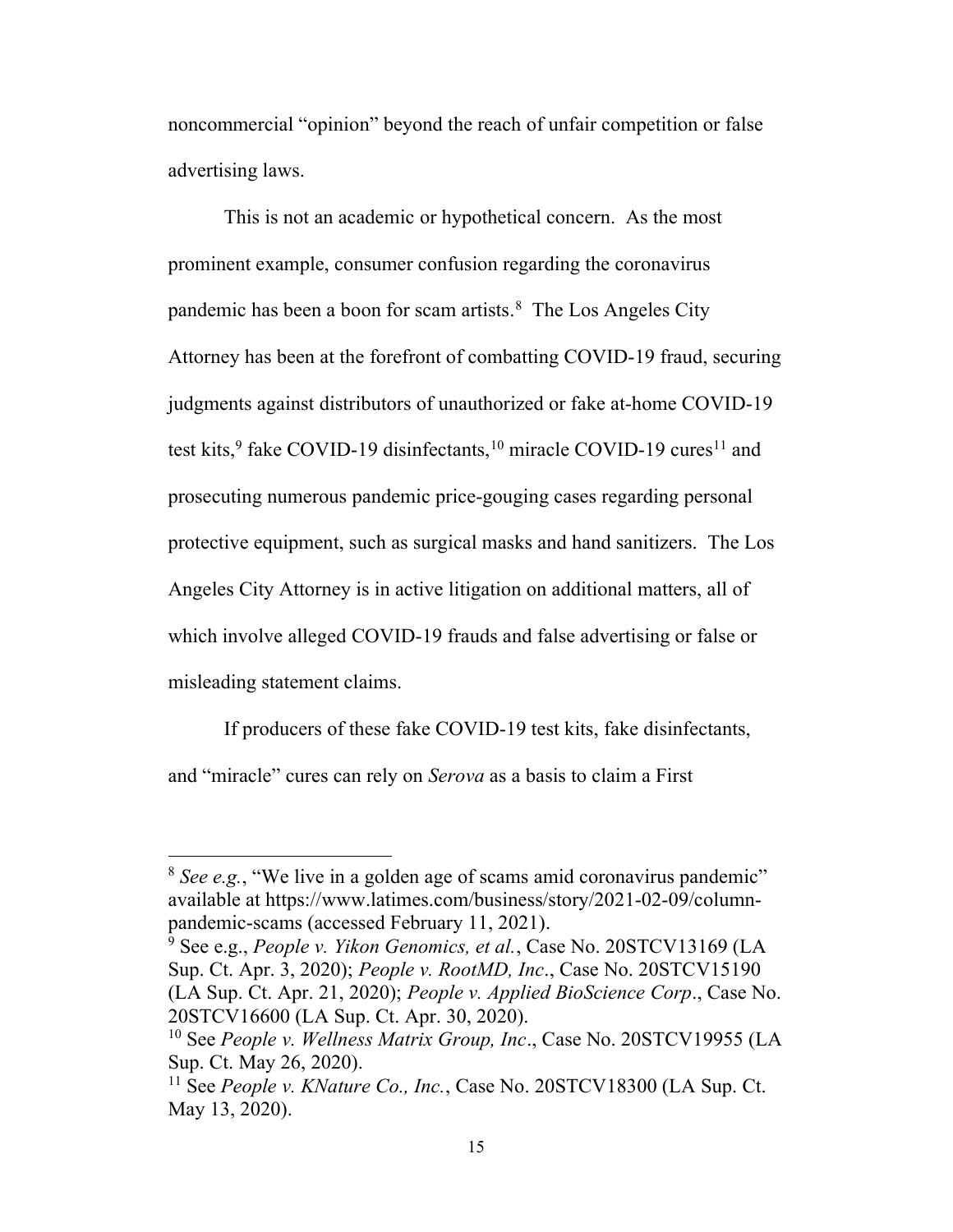Amendment defense or a lack of personal knowledge as to the efficacy of their products, by simply stating that it's a matter of "opinion" regarding a matter of public concern whether their product works, then it's not just the consumers who suffer. People who rely on a fake at-home COVID-19 test kit may decide to visit older relatives based on a false negative test, potentially spreading COVID-19 to those most vulnerable to the virus. People who ingest radish paste as a "cure" for COVID-19 may delay seeking actual medical treatment and expose others, leading to worse health outcomes.

The Los Angeles City Attorney has relied on both state and federal drug and medical device regulations to determine whether a purported drug can be advertised with a claim that it is a "cure or treatment" for coronavirus, or whether a test kit is approved by the Food and Drug Administration. Food and drugs are areas where speech is tightly regulated to avoid consumer harm. For example, the federal Food, Drug, and Cosmetic Act (21 U.S.C. § 301 et seq.) and California's Sherman Food, Drug, and Cosmetic Law, Health and Safety Code section 109875 et seq. ("Sherman Law") set forth the approval, labeling, marketing, and sale of drugs and medical devices in California. But under Serova, for example, there is a concern that if someone wanted to introduce a new, false coronavirus cure, they could simply claim their "recipe" for the product reflects core artistic speech expression and they are selling their product

16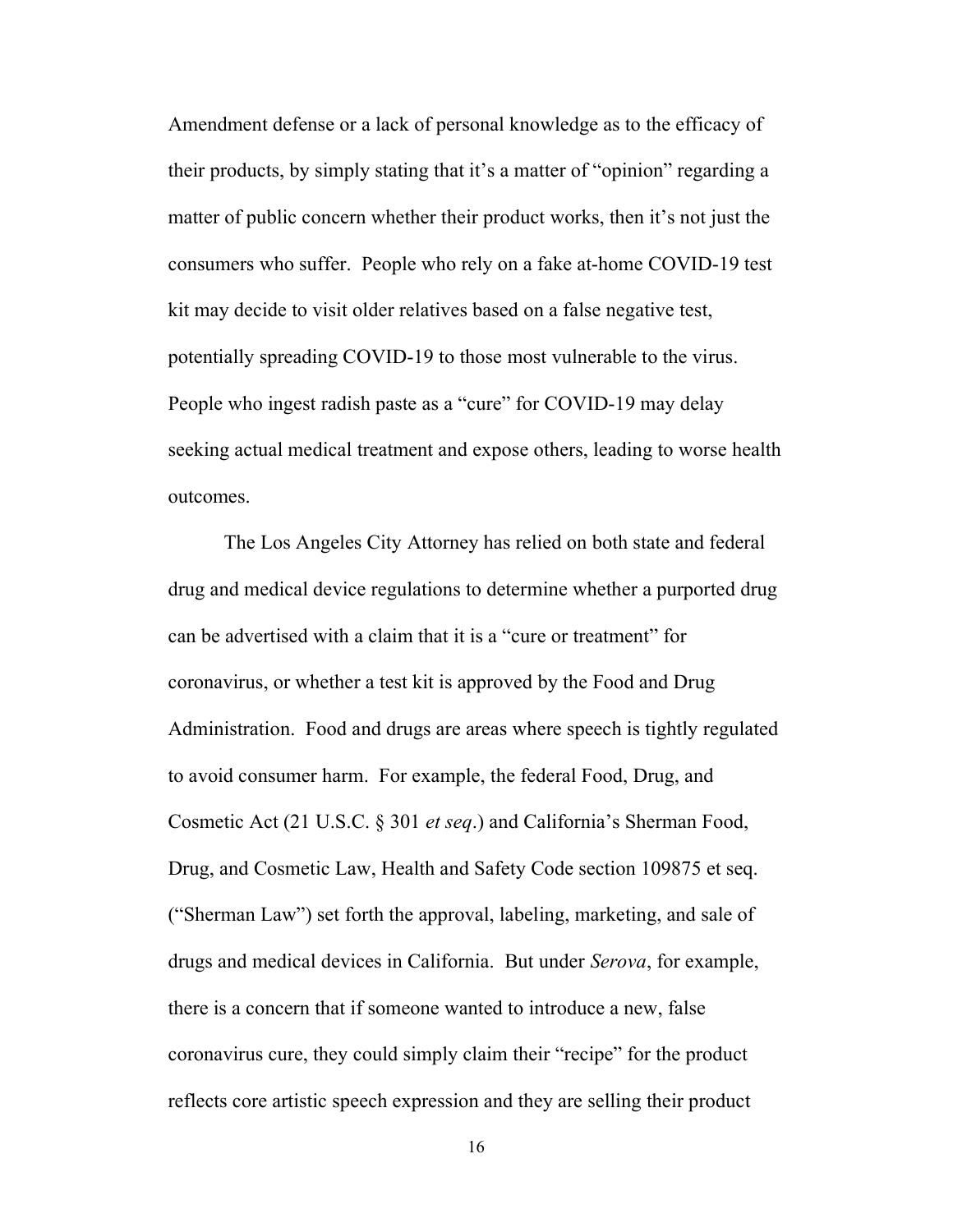based on an unsupported "opinion" of the efficacy of their new, untested compounds for the "cure or treatment" of coronavirus as well as other diseases.

Similarly, the federal Environmental Protection Agency and the California Department of Pesticide Registration regulate the marketing and sale of disinfectant products designed to mitigate the spread of coronaviruses. Disinfectants, by definition, are designed to neutralize, incapacitate, or kill living things—hopefully only harmful microorganisms. But again, there is a real danger that *Serova* creates a novel defense that the First Amendment allows sellers to market and advertise their unapproved products—products that are by definition harmful—based on unsupported opinion.

Allowing businesses to subvert this requirement by freely substituting unsupported "opinion" under the guise of fact (by avoiding knowledge of the actual facts) would not benefit consumers or be fair to more scrupulous competitors who take care to make truthful advertising factual statements—it would instead mark a return to the 19th Century "patent medicine" era of phony cures. (See generally AG Amicus Brief at p. 19 (describing historic era of unapproved, dangerous medicines peddled to unsuspecting consumers).) But this is the novel interpretation of commercial speech at Serova's core: unknown or unsubstantiated "facts" concerning matters of public concern, such as the COVID-19 pandemic, are

17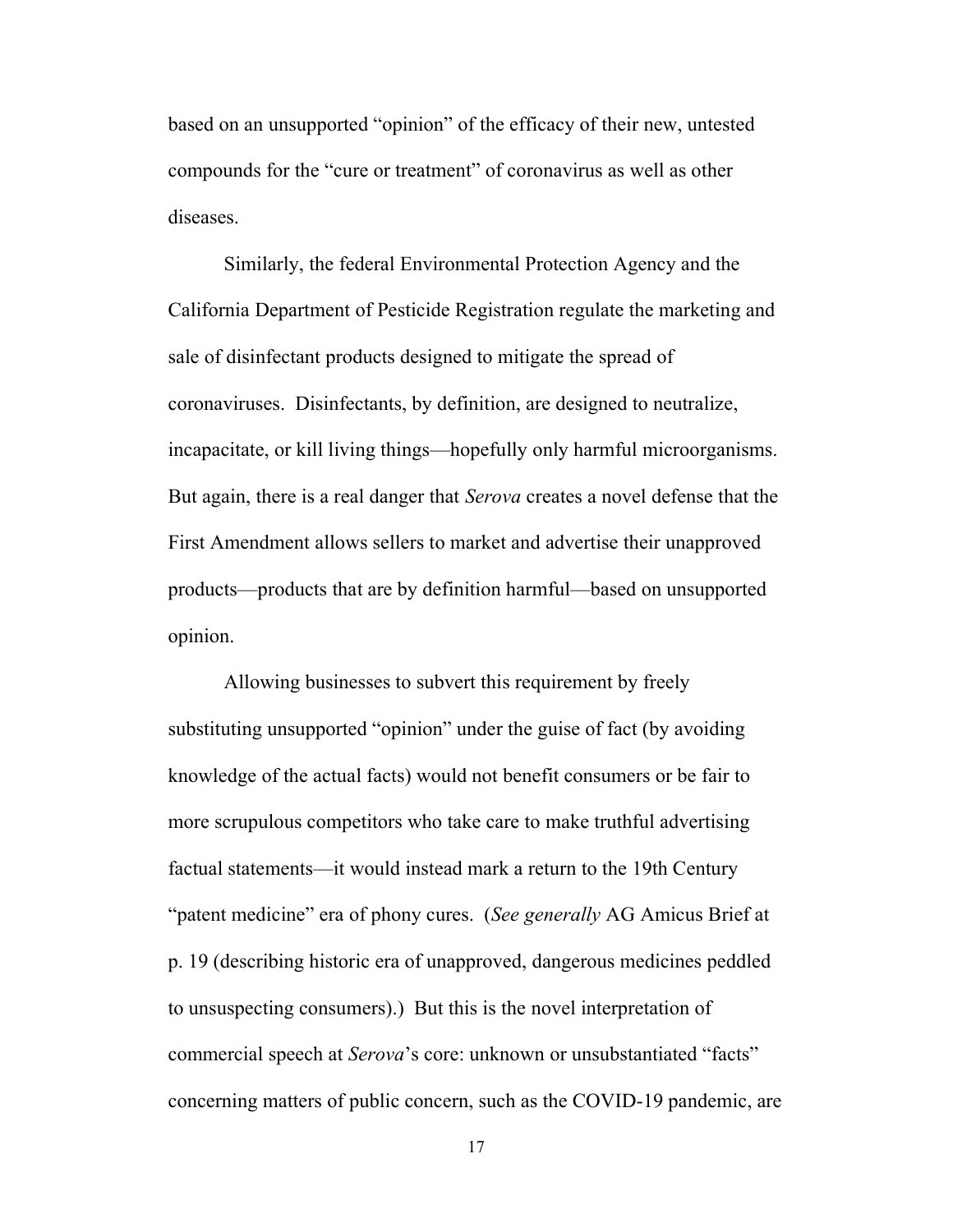transformed into opinions, and are thus noncommercial speech enjoying far greater protections than commercial speech. (Serova at 128 ["Because" [Sony lacked actual knowledge . . . [Sony's] representations about the identity of the singer amounted to a statement of opinion rather than fact."].)

Given the multiple scams and frauds the Los Angeles City Attorney has prosecuted during the pandemic, such concerns could translate into real physical harm to consumers seeking relief and protection from COVID-19. There is no dispute that the pandemic is a matter of public concern.

For example, in the case of the People's recent prosecution of KNature for its \$100 per-jar radish paste which was advertised as a cure or treatment for coronavirus, the defendant offered no defense that it had scientifically substantiated evidence that its radish recipe could actually cure COVID-19.<sup>12</sup> In *KNature*, the defendant readily stipulated to a preliminary injunction halting its false advertising of its radish paste as a cure or treatment for coronavirus. If this Court affirms the Serova decision, future defendants selling similar products may argue that although they didn't definitively know whether their products cured COVID-19, their "opinion," on a matter of public concern, was that it did, and that such false claims under Serova are protected by the First Amendment. This could set

<sup>&</sup>lt;sup>12</sup> People v. KNature Co., Inc., Case No. 20STCV18300 (LA Sup. Ct., filed May 13, 2020, and stipulated preliminary injunction filed May 18, 2020).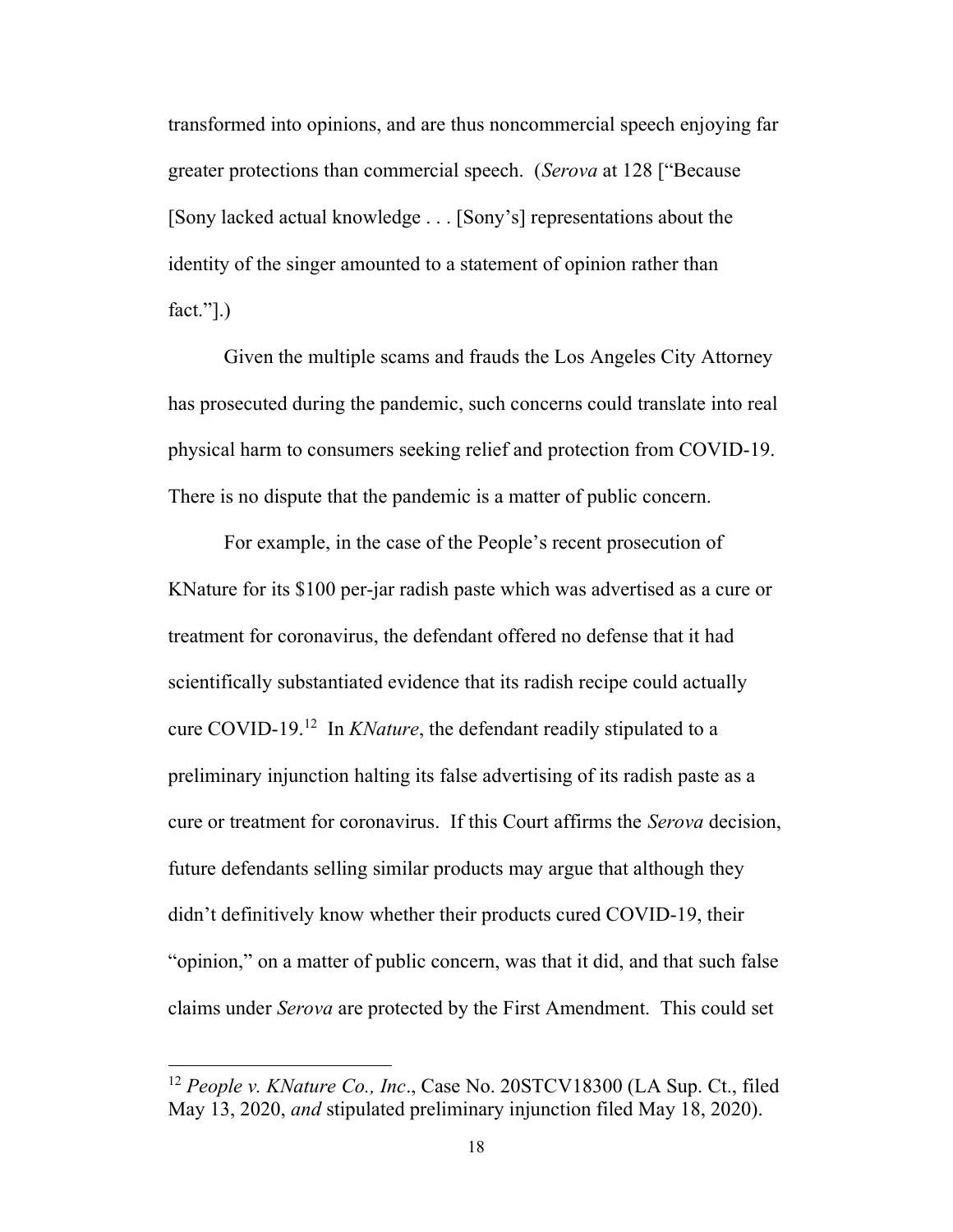a dangerous precedent where defendants may argue that their false claims made in connection with the sale of highly regulated food and drug products are allowed because it is their "opinion" that they work even when such an opinion is unsupported.

As another example, in the recent case of People v. Rainbow Light, the Los Angeles City Attorney secured a judgment, including a permanent injunction, against a prenatal vitamin manufacturer and seller.<sup>13</sup> In that case, the People alleged that Rainbow Light had violated the Unfair Competition Law and the False Advertising Law by falsely advertising that its prenatal vitamin supplements were "free of heavy metals" and contained the "lowest detectable" amounts of lead, as compared to other brands. There is no known safe amount of lead for the neurodevelopment of babies and growing children. The People asked Rainbow Light to substantiate their scientific and factual claims under Business and Professions Code section 17508, and alleged that Rainbow Light's prenatal vitamins did, in fact contain heavy metals, making their advertising literally false.

As part of its settlement with the Los Angeles City Attorney, Rainbow Light agreed to resource their prenatal vitamins and offer full consumer restitution, as well as pay civil penalties. But if the Serova

 $13$  People v. Rainbow Light Nutritional Systems, LLC, Case No. 19STCV28214 (LA Sup. Ct. Aug. 14, 2019).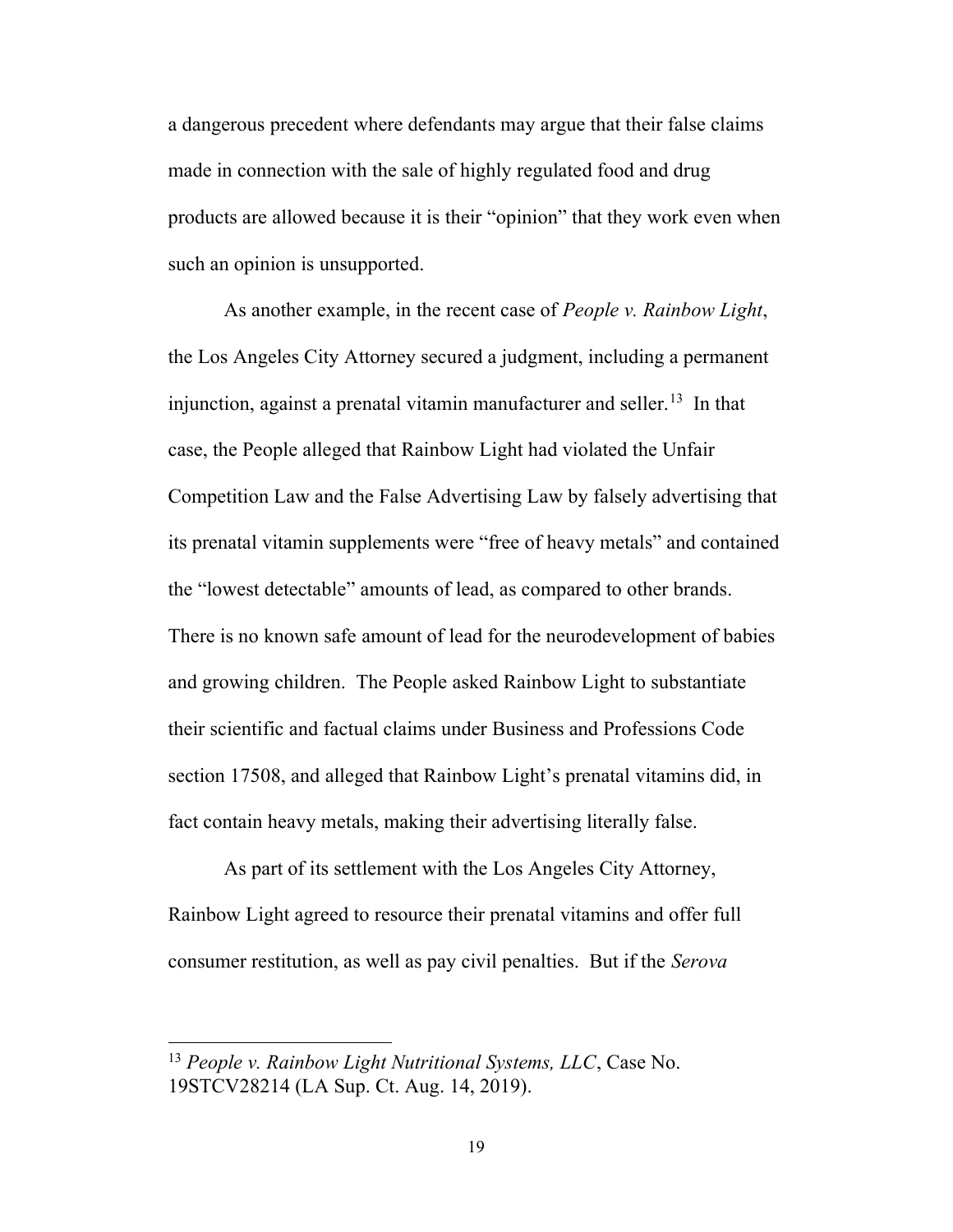decision were to stand, future defendants can avoid the well-settled distinction between commercial and noncommercial speech, and argue, as Sony has, that it was a somehow unknowable whether a product was truly "free" of heavy metals, and thus any statement was one of opinion—and thus protected noncommercial speech. Such a defendant could even argue that there is more "art" than "science" in the formulation of a food supplement "recipe"—vitamins are supplements, not drugs. This sort of defense could fall squarely within Serova's protective parameters.

A final case example arises primarily under federal consumer protection laws. The Los Angeles City Attorney, on behalf of the People, is a co-plaintiff in the case of Bureau of Consumer Financial Protection et al. v. Consumer Advocacy Center Inc. et al.<sup>14</sup> This matter involves a student loan debt relief scheme. The district court has entered judgments against some defendants, under numerous federal and state consumer protection laws, including California's Unfair Competition Law.<sup>15</sup> Finding that the People had properly alleged a claim for relief on default, including for false and deceptive statements to student borrowers regarding their loans, the federal district court imposed a permanent injunction and awarded

 $14$  Bureau of Consumer Financial Protection et al. v. Consumer Advocacy Center Inc. et al, Case No. SACV 19-1998-MWF (KSx) (C.D.Cal., filed October 21, 2019) ("CAC").

<sup>&</sup>lt;sup>15</sup> See Docket. No. 2 in *CAC* (Complaint) and Docket No. 134 (First Amended Complaint).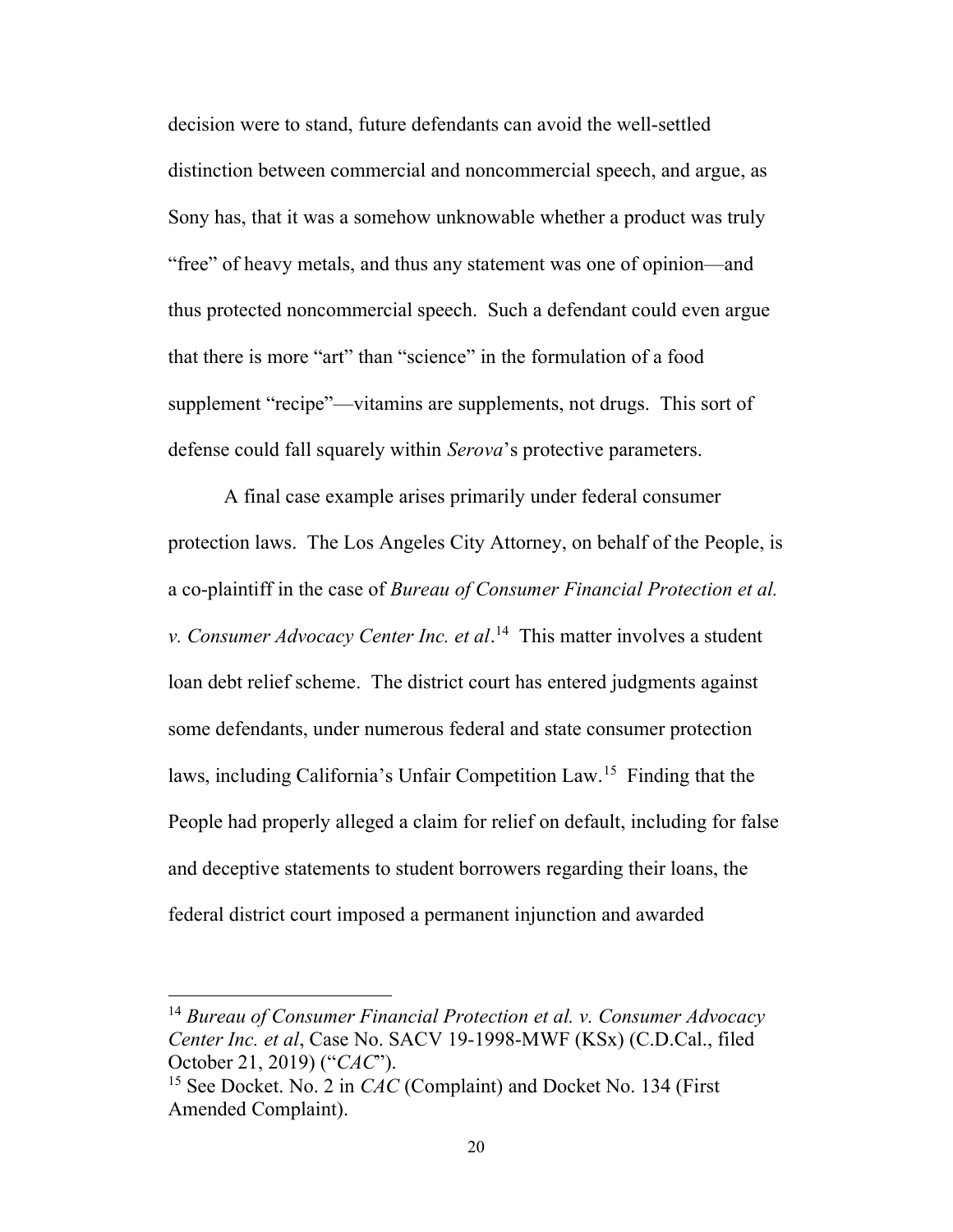consumer restitution of over \$55 million and civil penalties of over \$33 million.<sup>16</sup>

As seen in many cases recently litigated by the Los Angeles City Attorney to protect the public from false coronavirus cures or tests or disinfectants, along with other frauds and scams, the Unfair Competition Law and False Advertising Law are critical prosecutorial tools to combat false commercial speech in the form of advertising or false statements associated with business acts or practices. (See Cal. Bus. & Prof. Code, §§ 17200, 17500, 17508.) It may at first appear a parade of horribles to see in the potential consequences of the Serova opinion a circumscribed ability for law enforcement to protect consumers and public health from the dangers of the marketing and sale of foods and drugs and disinfectants, but such further expansion of commercial speech doctrine may involve just such limitations on fundamental police powers.

There is no need to expand First Amendment commercial speech doctrine to allow false statements, in the guise of opinion, for claims that "purport to be based on factual, objective, or clinical evidence, . . . or purport to be based on any fact." (Bus. & Prof. Code § 17508.) Reversing the Second Appellate District Court on this important commercial speech test and bringing this case in accord with federal, California, and other state

<sup>&</sup>lt;sup>16</sup> See Docket No. 243 in *CAC* (Order on Default Application against Certain Defendants) at pp. 6-14.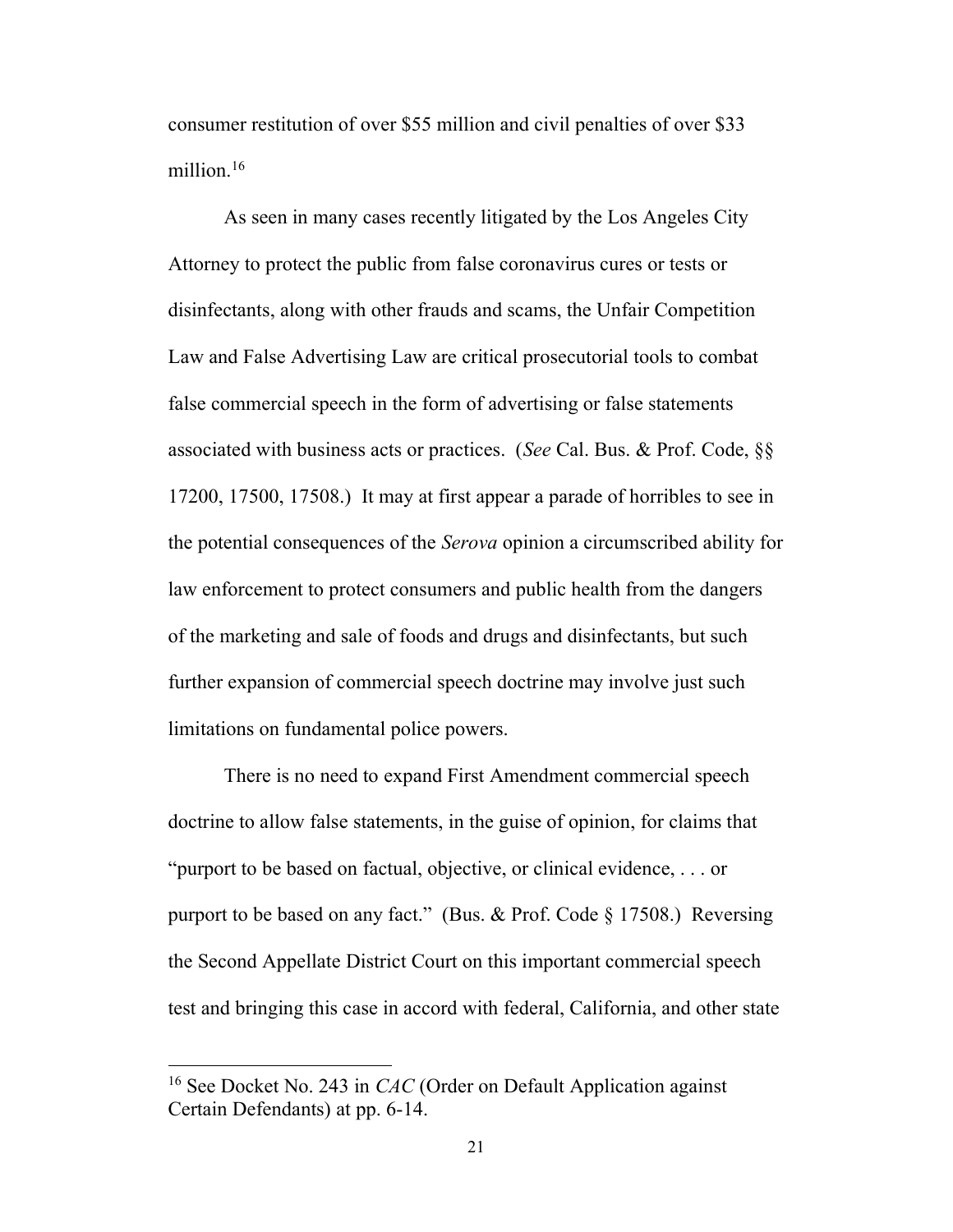court precedence will ensure that public prosecutors, such as the Los Angeles City Attorney, have all the tools they need to enforce the Unfair Competition Law and protect the consumer's rights to true and accurate information in the marketplace.

Dated: February 12, 2021 Respectfully submitted,

By: /s/ Miguel J. Ruiz Miguel J. Ruiz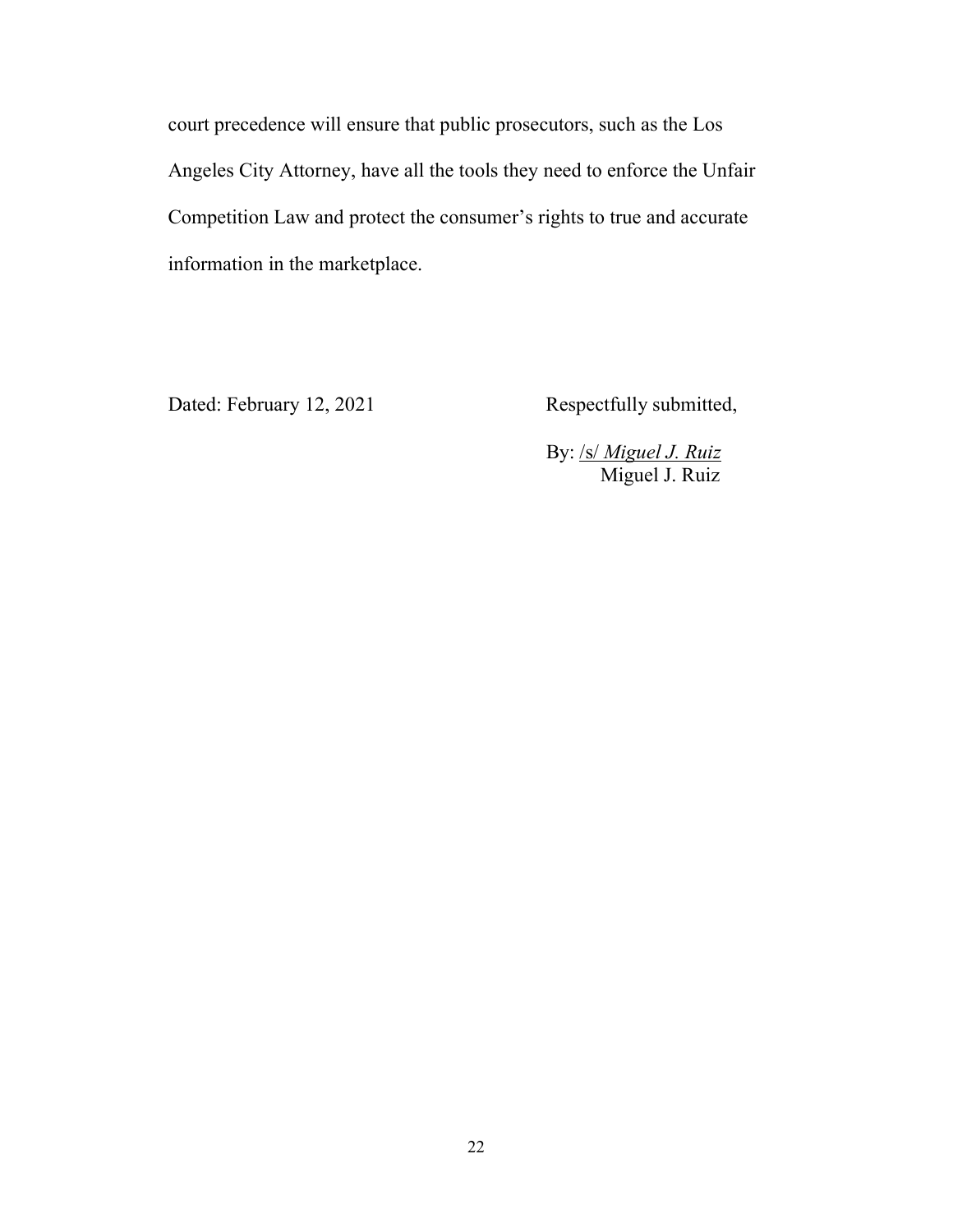## CERTIFICATE OF COMPLIANCE

I certify that this brief complies with the type-face and volume limitations set forth in California Rules of Court, rule 8.204(c)(1). The brief has been prepared in 13-point Times New Roman font. The word count is 4,324 words based on the word count of the program used to prepare the brief.

> By: /s/Miguel J. Ruiz Miguel J. Ruiz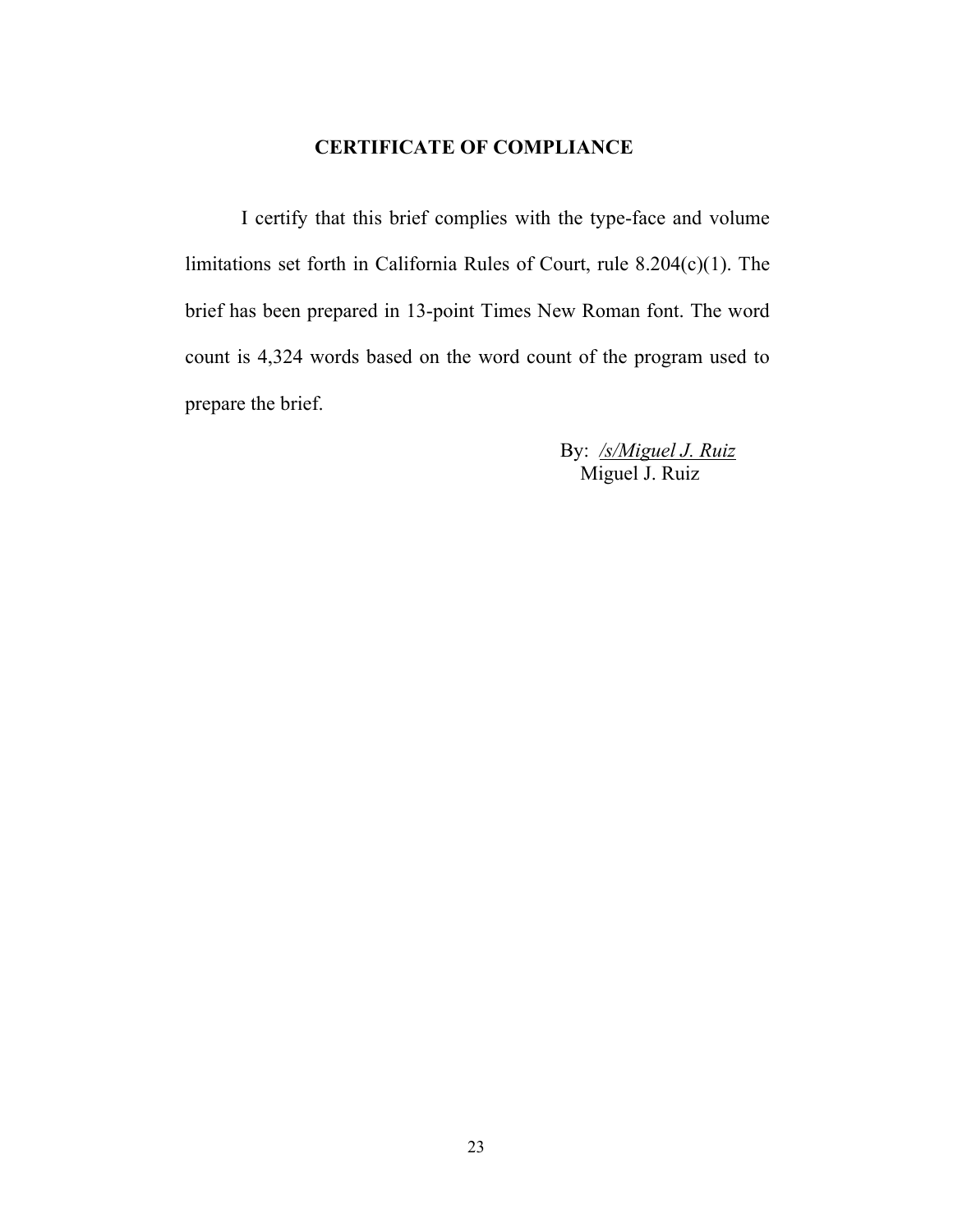## CERTIFICATE OF SERVICE

I, the undersigned, declare that I am a citizen of the United States, over the age of 18 years, reside in La Canada, California, and not a party to the action. My business address is 200 North Main Street, City Hall East 500, Los Angeles, California 90012.

On February 16, 2021, I caused a copy of the following to be served:

## APPLICATION TO FILE BRIEF AND AMICUS CURIAE BRIEF OF THE LOS ANGELES CITY ATTORNEY IN SUPPORT OF PLAINTIFF AND RESPONDENT

on the following interested parties in this action via the TrueFiling portal.

/s/Miguel Ruiz Miguel Ruiz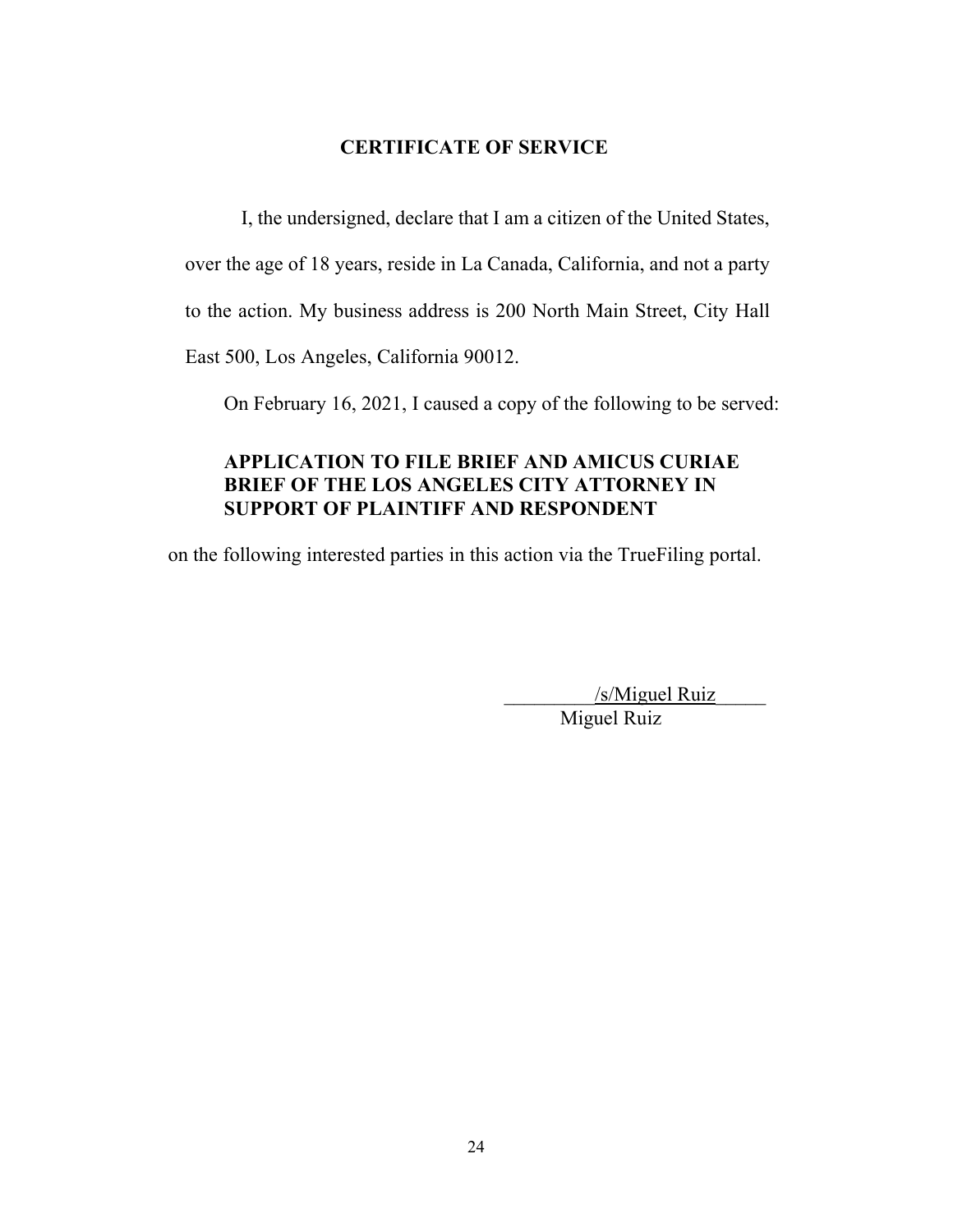### **STATE OF CALIFORNIA**

Supreme Court of California

# *PROOF OF SERVICE*

# **STATE OF CALIFORNIA**

Supreme Court of California

## Case Name:**SEROVA v. SONY MUSIC ENTERTAINMENT**

Case Number:**S260736** Lower Court Case Number:**B280526**

1. At the time of service I was at least 18 years of age and not a party to this legal action.

2. My email address used to e-serve: **miguel.j.ruiz@lacity.org**

3. I served by email a copy of the following document(s) indicated below:

Title(s) of papers e-served:

| $\blacksquare$<br>Filing<br>vpe | <b>Title</b><br>Document                             |  |
|---------------------------------|------------------------------------------------------|--|
| <b>BRIEF</b>                    | Brief (C<br>Corrected)<br>Amicus<br>Attornev<br>.1TV |  |

Service Recipients:

| <b>Person Served</b>                                   | <b>Email Address</b>                              | <b>Type</b>       | Date / Time       |
|--------------------------------------------------------|---------------------------------------------------|-------------------|-------------------|
| Jeremy Bollinger<br>Moss Bollinger, LLP<br>240132      | $\left  \text{jeremy@mossbollinger.com} \right $  | le-<br>Serve PM   | 2/16/2021 1:49:12 |
| Tami Sims<br>Katten Muchin Rosenman LLP<br>245628      | tami.sims@kattenlaw.com                           | le-<br>Serve PM   | 2/16/2021 1:49:12 |
| Paula Phillips<br>Katten                               | $ $ paula.phillips@katten.com                     | le-<br>Serve PM   | 2/16/2021 1:49:12 |
| Andrew Demko<br>Katten<br>247320                       | andrew.demko@katten.com                           | le-<br>Serve PM   | 2/16/2021 1:49:12 |
| Micha Liberty<br>Liberty Law Office                    | micha@libertylaw.com                              | le-<br>Serve PM   | 2/16/2021 1:49:12 |
| Rochelle Wilcox<br>Davis Wright Tremaine LLP<br>197790 | rochellewilcox@dwt.com                            | le-<br> Serve  PM | 2/16/2021 1:49:12 |
| Bryan Freedman<br>Freedman & Taitelman, LLP<br>151990  | $b$ freedman@ftllp.com                            | le-<br>Serve PM   | 2/16/2021 1:49:12 |
| Thomas Burke<br>Davis Wright Tremaine, LLP<br>141930   | thomasburke@dwt.com                               | le-<br>Serve PM   | 2/16/2021 1:49:12 |
| David Arbogast<br>Arbogast Law<br>167571               | $\frac{1}{2}$ david $\frac{1}{2}$ arbogastlaw.com | le-<br>Serve PM   | 2/16/2021 1:49:12 |
| Tami Sims<br>Katten Muchin Rosenman LLP<br>245628      | tami.sims@katten.com                              | le-<br>Serve PM   | 2/16/2021 1:49:12 |